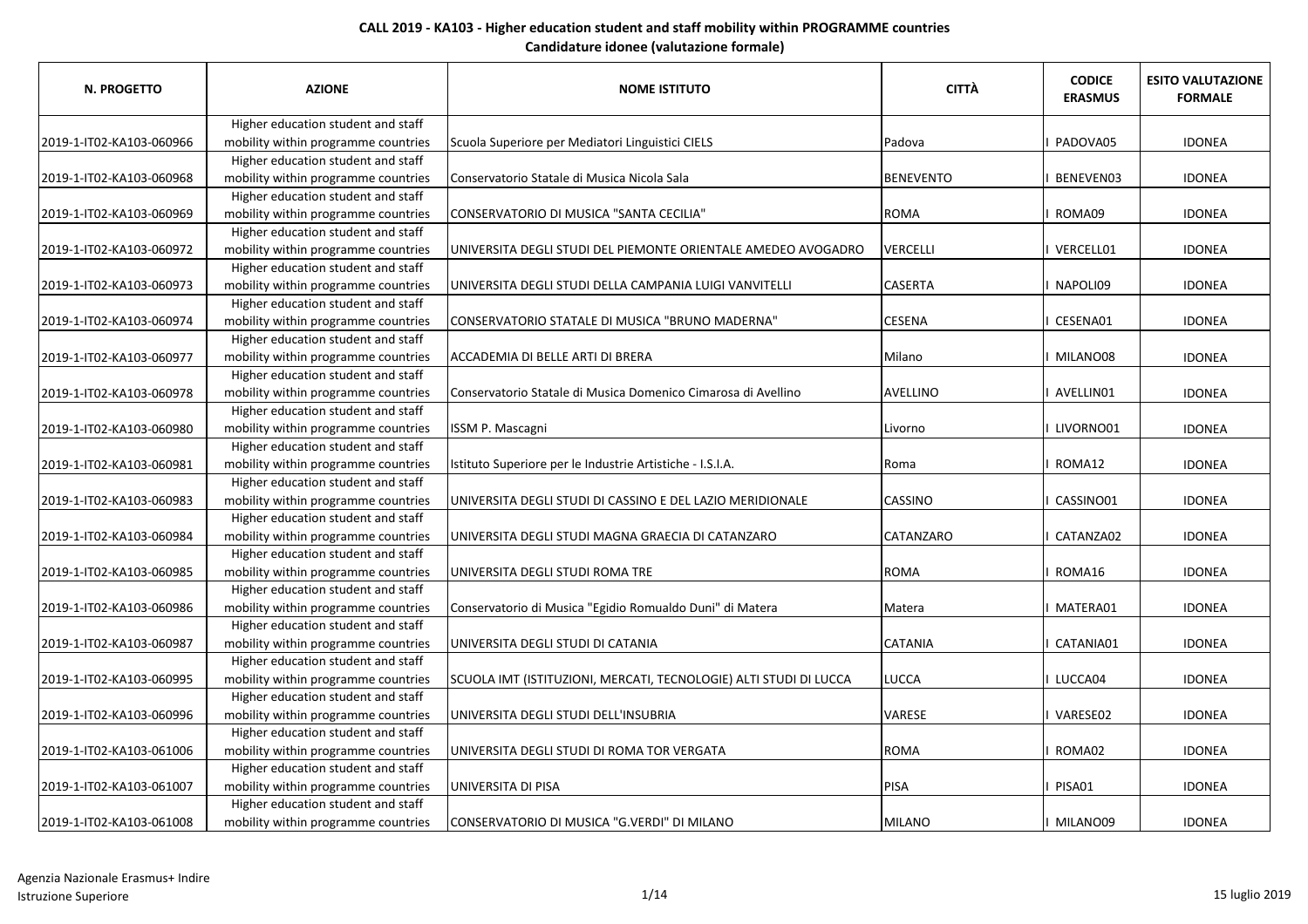| N. PROGETTO              | <b>AZIONE</b>                       | <b>NOME ISTITUTO</b>                                                    | <b>CITTÀ</b>        | <b>CODICE</b><br><b>ERASMUS</b> | <b>ESITO VALUTAZIONE</b><br><b>FORMALE</b> |
|--------------------------|-------------------------------------|-------------------------------------------------------------------------|---------------------|---------------------------------|--------------------------------------------|
|                          | Higher education student and staff  |                                                                         |                     |                                 |                                            |
| 2019-1-IT02-KA103-061009 | mobility within programme countries | Conservatorio di Musica di Perugia                                      | Perugia             | PERUGIA03                       | <b>IDONEA</b>                              |
|                          | Higher education student and staff  |                                                                         |                     |                                 |                                            |
| 2019-1-IT02-KA103-061034 | mobility within programme countries | UNIVERSITA DEGLI STUDI DI SALERNO                                       | <b>FISCIANO SA</b>  | I SALERNO01                     | <b>IDONEA</b>                              |
|                          | Higher education student and staff  |                                                                         |                     |                                 |                                            |
| 2019-1-IT02-KA103-061035 | mobility within programme countries | ACCADEMIA DI BELLE ARTI - MACERATA                                      | <b>MACERATA</b>     | <b>I MACERAT02</b>              | <b>IDONEA</b>                              |
|                          | Higher education student and staff  |                                                                         |                     |                                 |                                            |
| 2019-1-IT02-KA103-061037 | mobility within programme countries | JUNIVERSITA DEGLI STUDI DI TERAMO                                       | <b>TERAMO</b>       | I TERAMO01                      | <b>IDONEA</b>                              |
|                          | Higher education student and staff  | FONDAZIONE ISTITUTO TECNICO SUPERIORE PER TECNOLOGIE INNOVATIVE         |                     |                                 |                                            |
| 2019-1-IT02-KA103-061049 | mobility within programme countries | PER I BENI E LE ATTIVITÀ CULTURALI E TURISTICHE                         | <b>VICO EQUENSE</b> | I SALERNO03                     | <b>IDONEA</b>                              |
|                          | Higher education student and staff  |                                                                         |                     |                                 |                                            |
| 2019-1-IT02-KA103-061051 | mobility within programme countries | Conservatorio Statale di Musica "E. F. Dall'Abaco"                      | Verona              | VERONA02                        | <b>IDONEA</b>                              |
|                          | Higher education student and staff  |                                                                         |                     |                                 |                                            |
| 2019-1-IT02-KA103-061053 | mobility within programme countries | Istituto Generale Istruzione Superiore S.R.L.                           | Cagliari            | QUARTUS01                       | <b>IDONEA</b>                              |
|                          | Higher education student and staff  |                                                                         |                     |                                 |                                            |
| 2019-1-IT02-KA103-061054 | mobility within programme countries | UNIVERSITA DEGLI STUDI DI MESSINA                                       | <b>MESSINA</b>      | <b>MESSINA01</b>                | <b>IDONEA</b>                              |
|                          | Higher education student and staff  |                                                                         |                     |                                 |                                            |
| 2019-1-IT02-KA103-061055 | mobility within programme countries | Siena Jazz - Accademia Nazionale del Jazz                               | Siena               | I SIENA05                       | <b>IDONEA</b>                              |
|                          | Higher education student and staff  |                                                                         |                     |                                 |                                            |
| 2019-1-IT02-KA103-061060 | mobility within programme countries | UNIVERSITA VITA-SALUTE SAN RAFFAELE                                     | <b>MILANO</b>       | MILANO15                        | <b>IDONEA</b>                              |
|                          | Higher education student and staff  |                                                                         |                     |                                 |                                            |
| 2019-1-IT02-KA103-061062 | mobility within programme countries | Accademia di Belle Arti di Urbino                                       | Urbino              | URBINO03                        | <b>IDONEA</b>                              |
|                          | Higher education student and staff  | Fondazione Biocampus Istituto Tecnico Superiore per le Nuove Tecnologie |                     |                                 |                                            |
| 2019-1-IT02-KA103-061063 | mobility within programme countries | per il Made in Italy                                                    | <b>LATINA</b>       | LATINA04                        | <b>IDONEA</b>                              |
|                          | Higher education student and staff  |                                                                         |                     |                                 |                                            |
| 2019-1-IT02-KA103-061064 | mobility within programme countries | Istituto Superiore per le Industrie Artistiche                          | Florence            | <b>FIRENZE05</b>                | <b>IDONEA</b>                              |
|                          | Higher education student and staff  |                                                                         |                     |                                 |                                            |
| 2019-1-IT02-KA103-061065 | mobility within programme countries | JUNIVERSITA DEGLI STUDI DI ROMA FORO ITALICO                            | <b>ROMA</b>         | ROMA05                          | <b>IDONEA</b>                              |
|                          | Higher education student and staff  |                                                                         |                     |                                 |                                            |
| 2019-1-IT02-KA103-061067 | mobility within programme countries | UNIVERSITA DEGLI STUDI DI MACERATA                                      | <b>MACERATA</b>     | <b>MACERAT01</b>                | <b>IDONEA</b>                              |
|                          | Higher education student and staff  |                                                                         |                     |                                 |                                            |
| 2019-1-IT02-KA103-061069 | mobility within programme countries | Accademia di Belle Arti di Napoli                                       | Napoli              | NAPOLI06                        | <b>IDONEA</b>                              |
|                          | Higher education student and staff  | LUISS LIBERA UNIVERSITA INTERNAZIONALE DEGLI STUDI SOCIALI GUIDO        |                     |                                 |                                            |
| 2019-1-IT02-KA103-061070 | mobility within programme countries | <b>CARLI</b>                                                            | <b>ROMA</b>         | <b>ROMA03</b>                   | <b>IDONEA</b>                              |
|                          | Higher education student and staff  |                                                                         |                     |                                 |                                            |
| 2019-1-IT02-KA103-061071 | mobility within programme countries | <b>SCUOLA NORMALE SUPERIORE</b>                                         | PISA                | PISA02                          | <b>IDONEA</b>                              |
|                          | Higher education student and staff  |                                                                         |                     |                                 |                                            |
| 2019-1-IT02-KA103-061072 | mobility within programme countries | Conservatorio di Musica "Stanislao Giacomantonio"                       | <b>COSENZA</b>      | COSENZA03                       | <b>IDONEA</b>                              |
|                          | Higher education student and staff  |                                                                         |                     |                                 |                                            |
| 2019-1-IT02-KA103-061075 | mobility within programme countries | Facoltà valdese di teologia                                             | Roma                | ROMA28                          | <b>IDONEA</b>                              |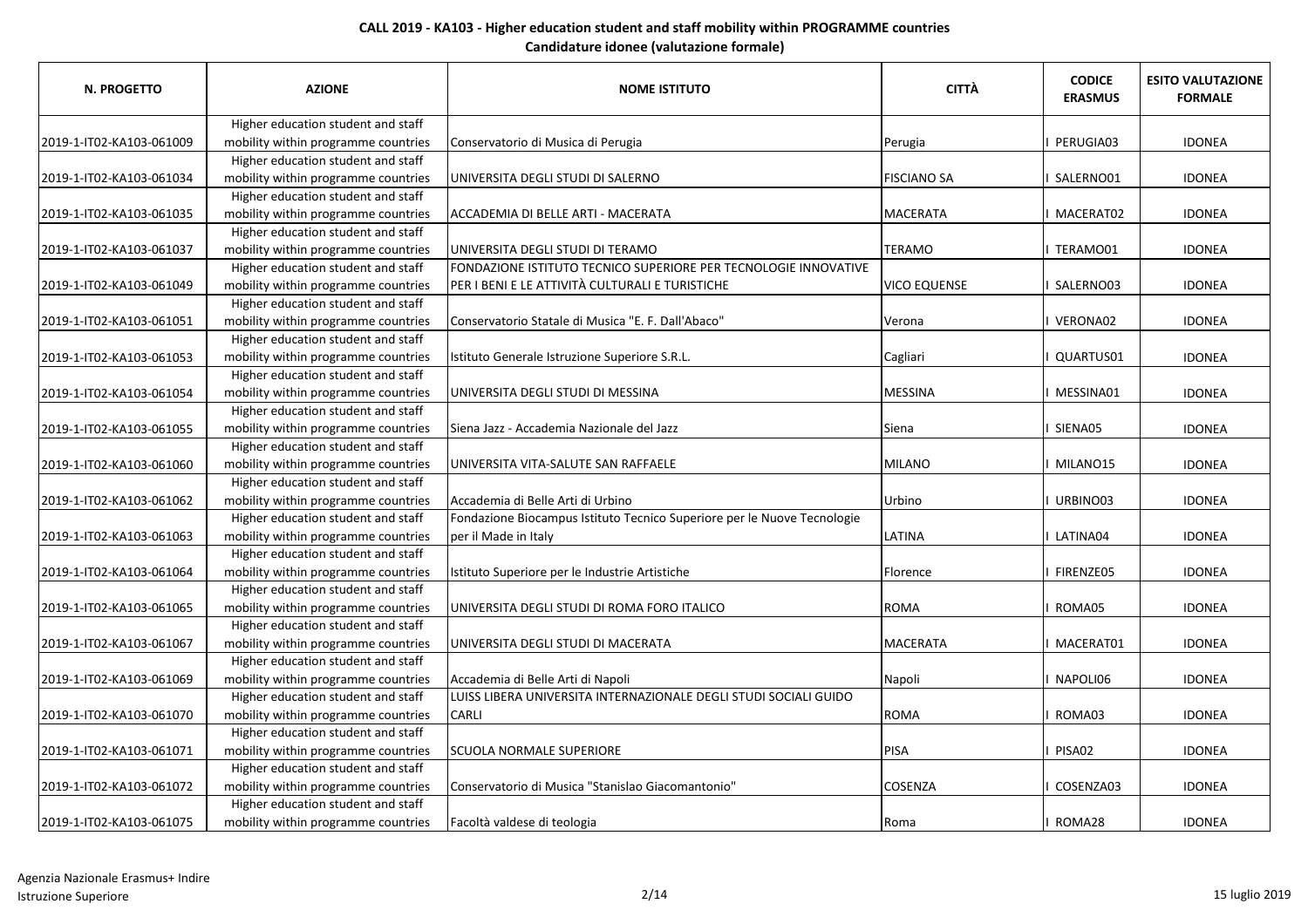| N. PROGETTO              | <b>AZIONE</b>                                                             | <b>NOME ISTITUTO</b>                                      | <b>CITTÀ</b>         | <b>CODICE</b><br><b>ERASMUS</b> | <b>ESITO VALUTAZIONE</b><br><b>FORMALE</b> |
|--------------------------|---------------------------------------------------------------------------|-----------------------------------------------------------|----------------------|---------------------------------|--------------------------------------------|
|                          | Higher education student and staff                                        |                                                           |                      |                                 |                                            |
| 2019-1-IT02-KA103-061079 | mobility within programme countries                                       | ISTITUTO TECNICO SUPERIORE DEL TURISMO E DELL'OSPITALITA  | <b>CERNOBBIO</b>     | CERNOB01                        | <b>IDONEA</b>                              |
|                          | Higher education student and staff                                        |                                                           |                      |                                 |                                            |
| 2019-1-IT02-KA103-061080 | mobility within programme countries                                       | UNIVERSITA POLITECNICA DELLE MARCHE                       | ANCONA               | ANCONA01                        | <b>IDONEA</b>                              |
|                          | Higher education student and staff                                        |                                                           |                      |                                 |                                            |
| 2019-1-IT02-KA103-061082 | mobility within programme countries                                       | UNIVERSITA DEGLI STUDI DI CAMERINO                        | <b>CAMERINO</b>      | CAMERIN01                       | <b>IDONEA</b>                              |
| 2019-1-IT02-KA103-061085 | Higher education student and staff<br>mobility within programme countries | UNIVERSITA CA' FOSCARI VENEZIA                            | <b>VENEZIA</b>       | VENEZIA01_CO<br><b>NSORTIA</b>  | <b>IDONEA</b>                              |
|                          | Higher education student and staff                                        |                                                           |                      |                                 |                                            |
| 2019-1-IT02-KA103-061088 | mobility within programme countries                                       | UNIVERSITA PER STRANIERI DI PERUGIA                       | PERUGIA              | PERUGIA06                       | <b>IDONEA</b>                              |
|                          | Higher education student and staff                                        |                                                           |                      |                                 |                                            |
| 2019-1-IT02-KA103-061089 | mobility within programme countries                                       | UNIVERSITA DEGLI STUDI DELL'AQUILA                        | L AQUILA             | L-AQUIL01                       | <b>IDONEA</b>                              |
|                          | Higher education student and staff                                        |                                                           |                      |                                 |                                            |
| 2019-1-IT02-KA103-061090 | mobility within programme countries                                       | UNIVERSITA PER STRANIERI DI SIENA                         | SIENA                | SIENA02                         | <b>IDONEA</b>                              |
|                          | Higher education student and staff                                        |                                                           |                      |                                 |                                            |
| 2019-1-IT02-KA103-061095 | mobility within programme countries                                       | UNIVERSITA CA' FOSCARI VENEZIA                            | VENEZIA              | I VENEZIA01                     | <b>IDONEA</b>                              |
|                          | Higher education student and staff                                        |                                                           |                      |                                 |                                            |
| 2019-1-IT02-KA103-061097 | mobility within programme countries                                       | Accademia di Belle Arti di Roma                           | ROMA                 | ROMA06                          | <b>IDONEA</b>                              |
|                          | Higher education student and staff                                        |                                                           |                      |                                 |                                            |
| 2019-1-IT02-KA103-061098 | mobility within programme countries                                       | <b>SSML VITTORIA</b>                                      | <b>TORINO</b>        | I TORINO12                      | <b>IDONEA</b>                              |
|                          | Higher education student and staff                                        |                                                           |                      |                                 |                                            |
| 2019-1-IT02-KA103-061099 | mobility within programme countries                                       | UNIVERSITA DEGLI STUDI DELLA TUSCIA                       | <b>VITERBO</b>       | VITERBO01                       | <b>IDONEA</b>                              |
|                          | Higher education student and staff                                        |                                                           |                      |                                 |                                            |
| 2019-1-IT02-KA103-061100 | mobility within programme countries                                       | UNIVERSITA DEGLI STUDI SUOR ORSOLA BENINCASA              | <b>NAPOLI</b>        | NAPOLI04                        | <b>IDONEA</b>                              |
|                          | Higher education student and staff                                        |                                                           |                      |                                 |                                            |
| 2019-1-IT02-KA103-061101 | mobility within programme countries                                       | Istituto Tecnico Superiore Efficienza Energetica-L'Aquila | L'Aquila             | L-AQUIL05                       | <b>IDONEA</b>                              |
|                          | Higher education student and staff                                        |                                                           |                      |                                 |                                            |
| 2019-1-IT02-KA103-061104 | mobility within programme countries                                       | Fondazione ITS Nuove Tecnologie per il made in Italy      | Udine                | UDINE03                         | <b>IDONEA</b>                              |
|                          | Higher education student and staff                                        |                                                           |                      |                                 |                                            |
| 2019-1-IT02-KA103-061105 | mobility within programme countries                                       | CONSERVATORIO DI MUSICA BENEDETTO MARCELLO DI VENEZIA     | <b>VENEZIA</b>       | I VENEZIA04                     | <b>IDONEA</b>                              |
|                          | Higher education student and staff                                        |                                                           |                      |                                 |                                            |
| 2019-1-IT02-KA103-061110 | mobility within programme countries                                       | CONSERVATORIO DI MUSICA "F.TORREFRANCA" VIBO VALENTIA     | <b>VIBO VALENTIA</b> | VIBO-VA01                       | <b>IDONEA</b>                              |
|                          | Higher education student and staff                                        |                                                           |                      |                                 |                                            |
| 2019-1-IT02-KA103-061114 | mobility within programme countries                                       | Fondazione ITS Roberto Rossellini                         | Roma                 | ROMA37                          | <b>IDONEA</b>                              |
|                          | Higher education student and staff                                        |                                                           |                      |                                 |                                            |
| 2019-1-IT02-KA103-061118 | mobility within programme countries                                       | UNIVERSITA DEGLI STUDI DI SCIENZE GASTRONOMICHE           | POLLENZO             | BRA01                           | <b>IDONEA</b>                              |
|                          | Higher education student and staff                                        |                                                           |                      |                                 |                                            |
| 2019-1-IT02-KA103-061121 | mobility within programme countries                                       | CONSERVATORIO STATALE DI MUSICA "UMBERTO GIORDANO"        | Foggia               | FOGGIA02                        | <b>IDONEA</b>                              |
|                          | Higher education student and staff                                        |                                                           |                      |                                 |                                            |
| 2019-1-IT02-KA103-061122 | mobility within programme countries                                       | Istitituto Superiore di Studi Musicali "L.Boccherini"     | Lucca                | LUCCA03                         | <b>IDONEA</b>                              |

Agenzia Nazionale Erasmus+ Indire Istruzione Superiore 3/14 15 luglio 2019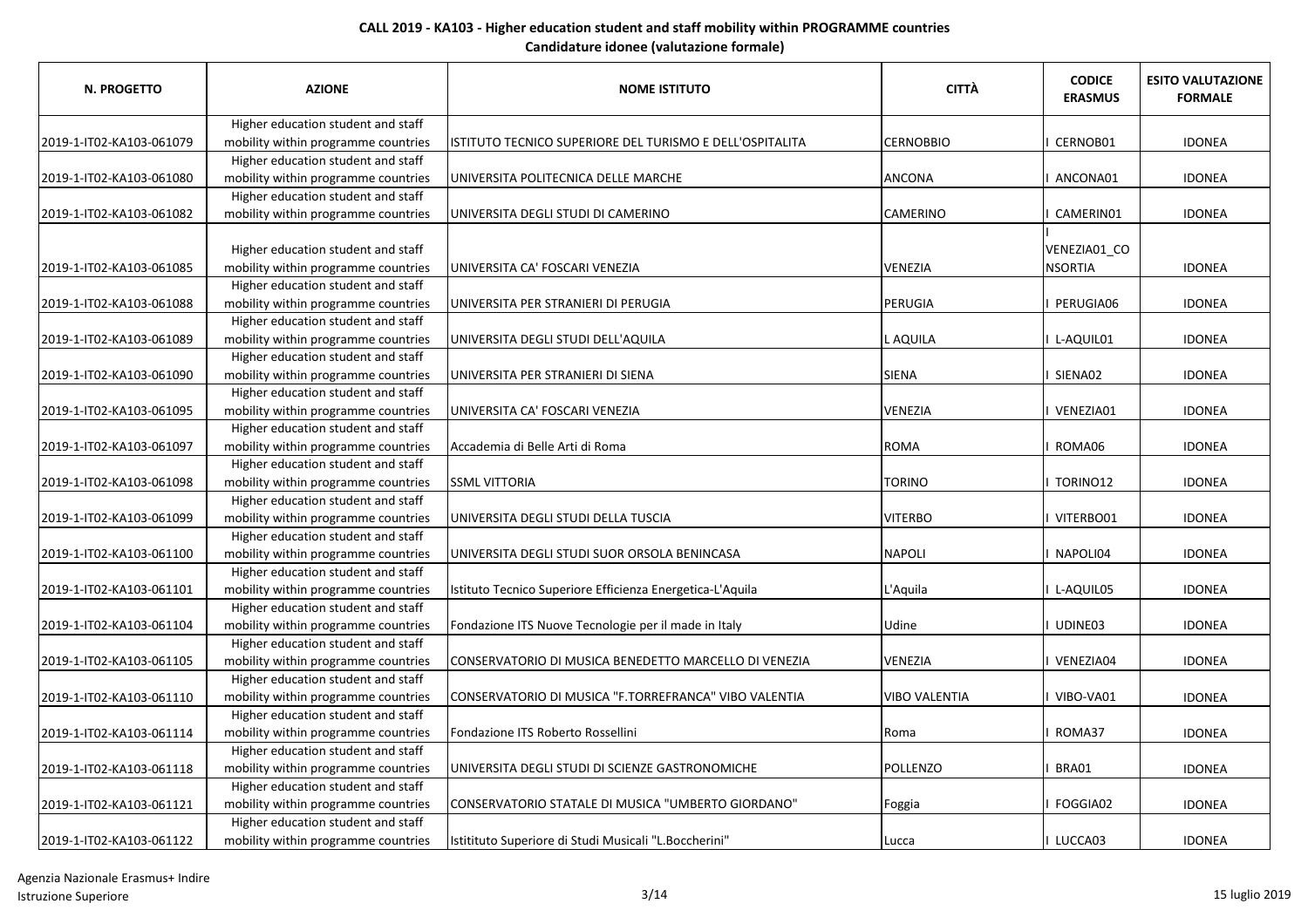| N. PROGETTO              | <b>AZIONE</b>                       | <b>NOME ISTITUTO</b>                                                         | <b>CITTÀ</b>   | <b>CODICE</b><br><b>ERASMUS</b> | <b>ESITO VALUTAZIONE</b><br><b>FORMALE</b> |
|--------------------------|-------------------------------------|------------------------------------------------------------------------------|----------------|---------------------------------|--------------------------------------------|
|                          | Higher education student and staff  | Fondazione Istituto Tecnico Superiore per le nuove tecnologie per il made in |                |                                 |                                            |
| 2019-1-IT02-KA103-061124 | mobility within programme countries | Italy - Jobsacademy                                                          | Bergamo        | BERGAMO05                       | <b>IDONEA</b>                              |
|                          | Higher education student and staff  |                                                                              |                |                                 |                                            |
| 2019-1-IT02-KA103-061126 | mobility within programme countries | Crs Laghi srl                                                                | Milano         | <b>CONSORTIA</b>                | <b>IDONEA</b>                              |
|                          | Higher education student and staff  | SCUOLA SUPERIORE DI STUDI UNIVERSITARI E DI PERFEZIONAMENTO                  |                |                                 |                                            |
| 2019-1-IT02-KA103-061127 | mobility within programme countries | SANT'ANNA                                                                    | PISA           | PISA03                          | <b>IDONEA</b>                              |
|                          | Higher education student and staff  |                                                                              |                |                                 |                                            |
| 2019-1-IT02-KA103-061128 | mobility within programme countries | ACCADEMIA DI BELLE ARTI DI FOGGIA                                            | <b>FOGGIA</b>  | I FOGGIA01                      | <b>IDONEA</b>                              |
|                          | Higher education student and staff  |                                                                              |                |                                 |                                            |
| 2019-1-IT02-KA103-061134 | mobility within programme countries | Conservatorio di Musica "A. Corelli" Messina                                 | Messina        | I MESSINA04                     | <b>IDONEA</b>                              |
|                          | Higher education student and staff  |                                                                              |                |                                 |                                            |
| 2019-1-IT02-KA103-061140 | mobility within programme countries | Conservatorio Statale di Musica C. Pollini -Padova                           | Padova         | I PADOVA02                      | <b>IDONEA</b>                              |
|                          | Higher education student and staff  |                                                                              |                |                                 |                                            |
| 2019-1-IT02-KA103-061142 | mobility within programme countries | UNIVERSITA DEGLI STUDI DI TRENTO                                             | <b>TRENTO</b>  | I TRENTO01                      | <b>IDONEA</b>                              |
|                          | Higher education student and staff  |                                                                              |                |                                 |                                            |
| 2019-1-IT02-KA103-061143 | mobility within programme countries | SSML di Mantova                                                              | Milano         | I MILANO22                      | <b>IDONEA</b>                              |
|                          | Higher education student and staff  |                                                                              |                |                                 |                                            |
| 2019-1-IT02-KA103-061145 | mobility within programme countries | Conservatorio di Musica di Lecce - Tito Schipa                               | Lecce          | I LECCE03                       | <b>IDONEA</b>                              |
|                          | Higher education student and staff  |                                                                              |                |                                 |                                            |
| 2019-1-IT02-KA103-061146 | mobility within programme countries | UNIVERSITA DEGLI STUDI DI PALERMO                                            | PALERMO        | I PALERMO01                     | <b>IDONEA</b>                              |
|                          | Higher education student and staff  |                                                                              |                |                                 |                                            |
| 2019-1-IT02-KA103-061147 | mobility within programme countries | Accademia di Belle Arti di Bari                                              | Bari           | BARI02                          | <b>IDONEA</b>                              |
|                          | Higher education student and staff  |                                                                              |                |                                 |                                            |
| 2019-1-IT02-KA103-061148 | mobility within programme countries | Conservatorio Statale di Musica Luisa D'Annunzio                             | Pescara        | PESCARA01                       | <b>IDONEA</b>                              |
|                          | Higher education student and staff  |                                                                              |                |                                 |                                            |
| 2019-1-IT02-KA103-061150 | mobility within programme countries | Conservatorio di Musica "Alfredo Casella"                                    | L'Aquila       | I L-AQUIL04                     | <b>IDONEA</b>                              |
|                          | Higher education student and staff  | ISTITUTO MUSICALE "GAETANO DONIZETTI" (ISTITUTO SUPERIORE DI STUDI           |                |                                 |                                            |
| 2019-1-IT02-KA103-061151 | mobility within programme countries | MUSICALI) - BERGAMO                                                          | Bergamo        | BERGAMO03                       | <b>IDONEA</b>                              |
|                          | Higher education student and staff  |                                                                              |                |                                 |                                            |
| 2019-1-IT02-KA103-061152 | mobility within programme countries | UNIVERSITA DEGLI STUDI DI FOGGIA                                             | <b>FOGGIA</b>  | I FOGGIA03                      | <b>IDONEA</b>                              |
|                          | Higher education student and staff  |                                                                              |                |                                 |                                            |
| 2019-1-IT02-KA103-061153 | mobility within programme countries | UNIVERSITA CAMPUS BIO MEDICO DI ROMA                                         | <b>ROMA</b>    | I ROMA14                        | <b>IDONEA</b>                              |
|                          | Higher education student and staff  |                                                                              |                |                                 |                                            |
| 2019-1-IT02-KA103-061157 | mobility within programme countries | Istituto Superiore di Studi Musicali O.Vecchi - A.Tonelli di Modena          | Modena         | I MODENA05                      | <b>IDONEA</b>                              |
|                          | Higher education student and staff  |                                                                              |                |                                 |                                            |
| 2019-1-IT02-KA103-061160 | mobility within programme countries | Educazione all'Europa                                                        | Ravenna        | <b>CONSORTIA</b>                | <b>IDONEA</b>                              |
|                          | Higher education student and staff  |                                                                              |                |                                 |                                            |
| 2019-1-IT02-KA103-061161 | mobility within programme countries | Accademia Abadir (ente gestore R.AR.A. SRL)                                  | <b>CATANIA</b> | CATANIA08                       | <b>IDONEA</b>                              |
|                          | Higher education student and staff  |                                                                              |                |                                 |                                            |
| 2019-1-IT02-KA103-061162 | mobility within programme countries | Scuola Superiore per Mediatori Linguistici Carolina Albasio                  | Castellanza    | CASTELL02                       | <b>IDONEA</b>                              |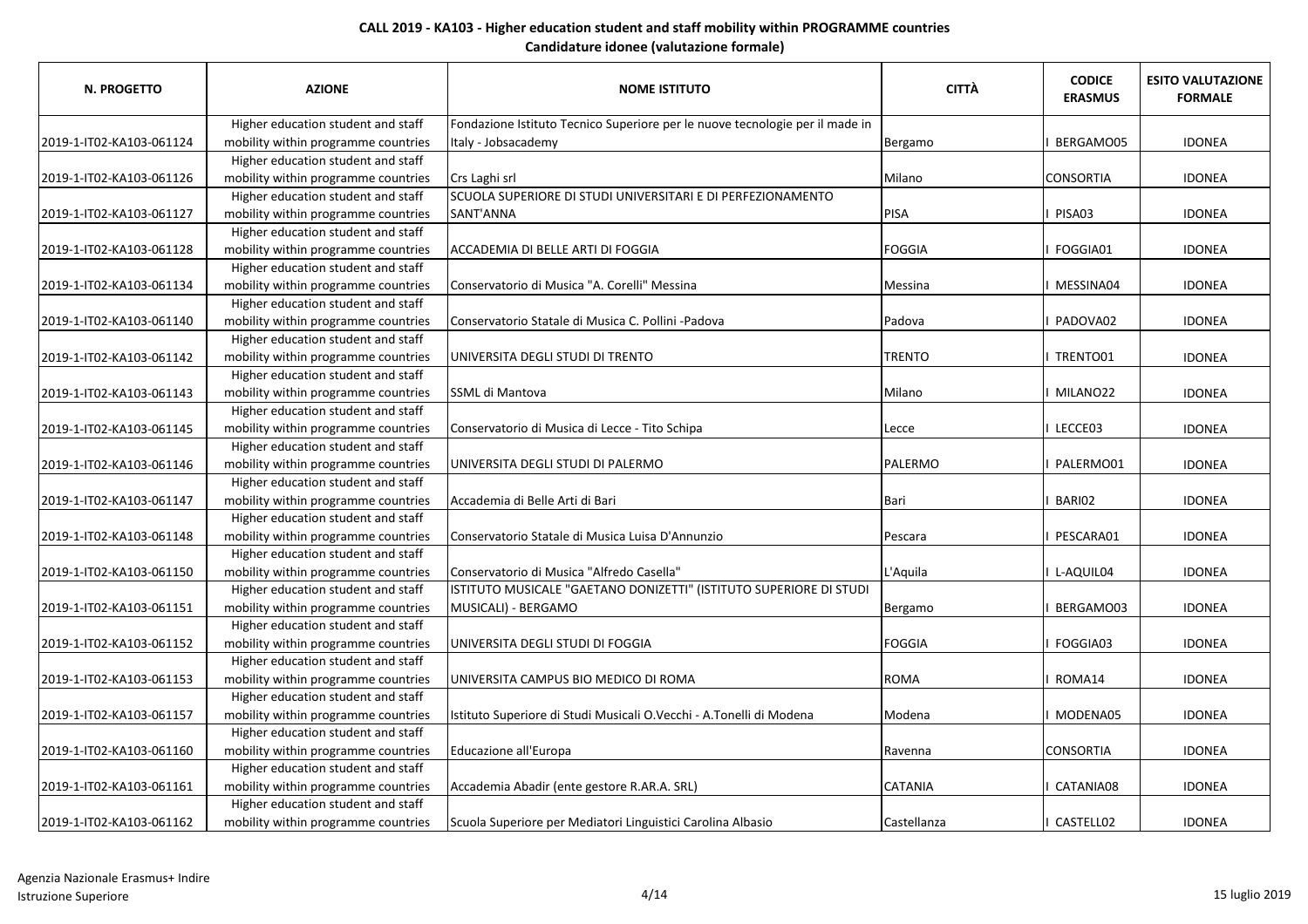| Higher education student and staff<br>mobility within programme countries<br>CONSERVATORIO STATALE DI MUSICA "JACOPO TOMADINI"<br><b>UDINE</b><br>UDINE02<br><b>IDONEA</b><br>Higher education student and staff<br>mobility within programme countries<br><b>CHIETI</b><br>I CHIETI01<br> UNIVERSITA DEGLI STUDI GABRIELE D'ANNUNZIO DI CHIETI-PESCARA<br><b>IDONEA</b><br>Higher education student and staff<br>mobility within programme countries<br><b>NAPOLI</b><br>UNIVERSITA DEGLI STUDI DI NAPOLI PARTHENOPE<br>NAPOLI03<br><b>IDONEA</b><br>Higher education student and staff<br>PADOVA01_CO<br>mobility within programme countries<br><b>NSORTIA</b><br>PADOVA<br>2019-1-IT02-KA103-061171<br>JUNIVERSITA DEGLI STUDI DI PADOVA<br><b>IDONEA</b><br>Higher education student and staff<br>mobility within programme countries<br>AOSTA03<br>Istituto Musicale Pareggiato della Valle d'Aosta<br>2019-1-IT02-KA103-061172<br>Aosta<br><b>IDONEA</b><br>Higher education student and staff<br>mobility within programme countries<br>IED Istituto Europeo di Design S.p.A.<br>Milano<br><b>IDONEA</b><br>2019-1-IT02-KA103-061173<br>I MILANO18<br>Higher education student and staff<br>2019-1-IT02-KA103-061174<br>mobility within programme countries<br>Fondazione Accademia di Belle Arti di Verona<br><b>IDONEA</b><br>VERONA03<br>Verona<br>Higher education student and staff<br>mobility within programme countries<br>ACCADEMIA DI BELLE ARTI DI BOLOGNA<br><b>BOOGNA</b><br>2019-1-IT02-KA103-061175<br>BOLOGNA03<br><b>IDONEA</b><br>Higher education student and staff<br>mobility within programme countries<br>2019-1-IT02-KA103-061178<br>ISTITUTO SUPERIORE DI STUDI MUSICALI "FRANCO VITTADINI"<br>PAVIA<br>PAVIA02<br><b>IDONEA</b><br>Higher education student and staff<br>mobility within programme countries<br><b>ROMA</b><br>UNIVERSITA DEGLI STUDI GUGLIELMO MARCONI - TELEMATICA<br>ROMA21<br><b>IDONEA</b><br>Higher education student and staff<br>mobility within programme countries<br><b>ROMA</b><br>ROMA04<br>LIBERA UNIVERSITA MARIA SS. ASSUNTA DI ROMA<br><b>IDONEA</b><br>Higher education student and staff<br>mobility within programme countries<br>Conservatorio di Musica di Stato "Antonio Scontrino" - Trapani<br>TRAPANI02<br>Trapani<br><b>IDONEA</b><br>Higher education student and staff<br>Istituto Superiore di Studi Musicali "V. Bellini " di Caltanissetta<br>mobility within programme countries<br><b>CALTANISSETTA</b><br>CALTANI01<br><b>IDONEA</b><br>Higher education student and staff<br>mobility within programme countries<br><b>LINK CAMPUS UNIVERSITY</b><br><b>ROMA</b><br>I ROMA26<br><b>IDONEA</b><br>Higher education student and staff<br>COSENZA01_CO<br>mobility within programme countries<br><b>NSORTIA</b><br>UNIVERSITA DELLA CALABRIA<br>ARCAVACATA DI RENDE<br><b>IDONEA</b><br>2019-1-IT02-KA103-061201<br>Higher education student and staff<br>mobility within programme countries<br><b>NAPOLI</b><br>2019-1-IT02-KA103-061202<br>UNIVERSITA DEGLI STUDI DI NAPOLI FEDERICO II<br>I NAPOLI01<br><b>IDONEA</b><br>Higher education student and staff<br>mobility within programme countries<br>2019-1-IT02-KA103-061203<br>UNIVERSITA DELLA CALABRIA<br><b>ARCAVACATA DI RENDE</b><br>COSENZA01<br><b>IDONEA</b><br>Higher education student and staff<br>VENEZIA02_CO<br>mobility within programme countries<br><b>VENEZIA</b><br><b>NSORTIA</b><br>UNIVERSITA IUAV DI VENEZIA<br>2019-1-IT02-KA103-061204<br><b>IDONEA</b><br>Higher education student and staff | <b>N. PROGETTO</b>       | <b>AZIONE</b>                       | <b>NOME ISTITUTO</b>                    | <b>CITTÀ</b> | <b>CODICE</b><br><b>ERASMUS</b> | <b>ESITO VALUTAZIONE</b><br><b>FORMALE</b> |
|-----------------------------------------------------------------------------------------------------------------------------------------------------------------------------------------------------------------------------------------------------------------------------------------------------------------------------------------------------------------------------------------------------------------------------------------------------------------------------------------------------------------------------------------------------------------------------------------------------------------------------------------------------------------------------------------------------------------------------------------------------------------------------------------------------------------------------------------------------------------------------------------------------------------------------------------------------------------------------------------------------------------------------------------------------------------------------------------------------------------------------------------------------------------------------------------------------------------------------------------------------------------------------------------------------------------------------------------------------------------------------------------------------------------------------------------------------------------------------------------------------------------------------------------------------------------------------------------------------------------------------------------------------------------------------------------------------------------------------------------------------------------------------------------------------------------------------------------------------------------------------------------------------------------------------------------------------------------------------------------------------------------------------------------------------------------------------------------------------------------------------------------------------------------------------------------------------------------------------------------------------------------------------------------------------------------------------------------------------------------------------------------------------------------------------------------------------------------------------------------------------------------------------------------------------------------------------------------------------------------------------------------------------------------------------------------------------------------------------------------------------------------------------------------------------------------------------------------------------------------------------------------------------------------------------------------------------------------------------------------------------------------------------------------------------------------------------------------------------------------------------------------------------------------------------------------------------------------------------------------------------------------------------------------------------------------------------------------------------------------------------------------------------------------------------------------------------------------------------------------------------------------------------------------------------------------|--------------------------|-------------------------------------|-----------------------------------------|--------------|---------------------------------|--------------------------------------------|
|                                                                                                                                                                                                                                                                                                                                                                                                                                                                                                                                                                                                                                                                                                                                                                                                                                                                                                                                                                                                                                                                                                                                                                                                                                                                                                                                                                                                                                                                                                                                                                                                                                                                                                                                                                                                                                                                                                                                                                                                                                                                                                                                                                                                                                                                                                                                                                                                                                                                                                                                                                                                                                                                                                                                                                                                                                                                                                                                                                                                                                                                                                                                                                                                                                                                                                                                                                                                                                                                                                                                                                 |                          |                                     |                                         |              |                                 |                                            |
|                                                                                                                                                                                                                                                                                                                                                                                                                                                                                                                                                                                                                                                                                                                                                                                                                                                                                                                                                                                                                                                                                                                                                                                                                                                                                                                                                                                                                                                                                                                                                                                                                                                                                                                                                                                                                                                                                                                                                                                                                                                                                                                                                                                                                                                                                                                                                                                                                                                                                                                                                                                                                                                                                                                                                                                                                                                                                                                                                                                                                                                                                                                                                                                                                                                                                                                                                                                                                                                                                                                                                                 | 2019-1-IT02-KA103-061163 |                                     |                                         |              |                                 |                                            |
|                                                                                                                                                                                                                                                                                                                                                                                                                                                                                                                                                                                                                                                                                                                                                                                                                                                                                                                                                                                                                                                                                                                                                                                                                                                                                                                                                                                                                                                                                                                                                                                                                                                                                                                                                                                                                                                                                                                                                                                                                                                                                                                                                                                                                                                                                                                                                                                                                                                                                                                                                                                                                                                                                                                                                                                                                                                                                                                                                                                                                                                                                                                                                                                                                                                                                                                                                                                                                                                                                                                                                                 |                          |                                     |                                         |              |                                 |                                            |
|                                                                                                                                                                                                                                                                                                                                                                                                                                                                                                                                                                                                                                                                                                                                                                                                                                                                                                                                                                                                                                                                                                                                                                                                                                                                                                                                                                                                                                                                                                                                                                                                                                                                                                                                                                                                                                                                                                                                                                                                                                                                                                                                                                                                                                                                                                                                                                                                                                                                                                                                                                                                                                                                                                                                                                                                                                                                                                                                                                                                                                                                                                                                                                                                                                                                                                                                                                                                                                                                                                                                                                 | 2019-1-IT02-KA103-061165 |                                     |                                         |              |                                 |                                            |
|                                                                                                                                                                                                                                                                                                                                                                                                                                                                                                                                                                                                                                                                                                                                                                                                                                                                                                                                                                                                                                                                                                                                                                                                                                                                                                                                                                                                                                                                                                                                                                                                                                                                                                                                                                                                                                                                                                                                                                                                                                                                                                                                                                                                                                                                                                                                                                                                                                                                                                                                                                                                                                                                                                                                                                                                                                                                                                                                                                                                                                                                                                                                                                                                                                                                                                                                                                                                                                                                                                                                                                 |                          |                                     |                                         |              |                                 |                                            |
|                                                                                                                                                                                                                                                                                                                                                                                                                                                                                                                                                                                                                                                                                                                                                                                                                                                                                                                                                                                                                                                                                                                                                                                                                                                                                                                                                                                                                                                                                                                                                                                                                                                                                                                                                                                                                                                                                                                                                                                                                                                                                                                                                                                                                                                                                                                                                                                                                                                                                                                                                                                                                                                                                                                                                                                                                                                                                                                                                                                                                                                                                                                                                                                                                                                                                                                                                                                                                                                                                                                                                                 | 2019-1-IT02-KA103-061166 |                                     |                                         |              |                                 |                                            |
|                                                                                                                                                                                                                                                                                                                                                                                                                                                                                                                                                                                                                                                                                                                                                                                                                                                                                                                                                                                                                                                                                                                                                                                                                                                                                                                                                                                                                                                                                                                                                                                                                                                                                                                                                                                                                                                                                                                                                                                                                                                                                                                                                                                                                                                                                                                                                                                                                                                                                                                                                                                                                                                                                                                                                                                                                                                                                                                                                                                                                                                                                                                                                                                                                                                                                                                                                                                                                                                                                                                                                                 |                          |                                     |                                         |              |                                 |                                            |
|                                                                                                                                                                                                                                                                                                                                                                                                                                                                                                                                                                                                                                                                                                                                                                                                                                                                                                                                                                                                                                                                                                                                                                                                                                                                                                                                                                                                                                                                                                                                                                                                                                                                                                                                                                                                                                                                                                                                                                                                                                                                                                                                                                                                                                                                                                                                                                                                                                                                                                                                                                                                                                                                                                                                                                                                                                                                                                                                                                                                                                                                                                                                                                                                                                                                                                                                                                                                                                                                                                                                                                 |                          |                                     |                                         |              |                                 |                                            |
|                                                                                                                                                                                                                                                                                                                                                                                                                                                                                                                                                                                                                                                                                                                                                                                                                                                                                                                                                                                                                                                                                                                                                                                                                                                                                                                                                                                                                                                                                                                                                                                                                                                                                                                                                                                                                                                                                                                                                                                                                                                                                                                                                                                                                                                                                                                                                                                                                                                                                                                                                                                                                                                                                                                                                                                                                                                                                                                                                                                                                                                                                                                                                                                                                                                                                                                                                                                                                                                                                                                                                                 |                          |                                     |                                         |              |                                 |                                            |
|                                                                                                                                                                                                                                                                                                                                                                                                                                                                                                                                                                                                                                                                                                                                                                                                                                                                                                                                                                                                                                                                                                                                                                                                                                                                                                                                                                                                                                                                                                                                                                                                                                                                                                                                                                                                                                                                                                                                                                                                                                                                                                                                                                                                                                                                                                                                                                                                                                                                                                                                                                                                                                                                                                                                                                                                                                                                                                                                                                                                                                                                                                                                                                                                                                                                                                                                                                                                                                                                                                                                                                 |                          |                                     |                                         |              |                                 |                                            |
|                                                                                                                                                                                                                                                                                                                                                                                                                                                                                                                                                                                                                                                                                                                                                                                                                                                                                                                                                                                                                                                                                                                                                                                                                                                                                                                                                                                                                                                                                                                                                                                                                                                                                                                                                                                                                                                                                                                                                                                                                                                                                                                                                                                                                                                                                                                                                                                                                                                                                                                                                                                                                                                                                                                                                                                                                                                                                                                                                                                                                                                                                                                                                                                                                                                                                                                                                                                                                                                                                                                                                                 |                          |                                     |                                         |              |                                 |                                            |
|                                                                                                                                                                                                                                                                                                                                                                                                                                                                                                                                                                                                                                                                                                                                                                                                                                                                                                                                                                                                                                                                                                                                                                                                                                                                                                                                                                                                                                                                                                                                                                                                                                                                                                                                                                                                                                                                                                                                                                                                                                                                                                                                                                                                                                                                                                                                                                                                                                                                                                                                                                                                                                                                                                                                                                                                                                                                                                                                                                                                                                                                                                                                                                                                                                                                                                                                                                                                                                                                                                                                                                 |                          |                                     |                                         |              |                                 |                                            |
|                                                                                                                                                                                                                                                                                                                                                                                                                                                                                                                                                                                                                                                                                                                                                                                                                                                                                                                                                                                                                                                                                                                                                                                                                                                                                                                                                                                                                                                                                                                                                                                                                                                                                                                                                                                                                                                                                                                                                                                                                                                                                                                                                                                                                                                                                                                                                                                                                                                                                                                                                                                                                                                                                                                                                                                                                                                                                                                                                                                                                                                                                                                                                                                                                                                                                                                                                                                                                                                                                                                                                                 |                          |                                     |                                         |              |                                 |                                            |
|                                                                                                                                                                                                                                                                                                                                                                                                                                                                                                                                                                                                                                                                                                                                                                                                                                                                                                                                                                                                                                                                                                                                                                                                                                                                                                                                                                                                                                                                                                                                                                                                                                                                                                                                                                                                                                                                                                                                                                                                                                                                                                                                                                                                                                                                                                                                                                                                                                                                                                                                                                                                                                                                                                                                                                                                                                                                                                                                                                                                                                                                                                                                                                                                                                                                                                                                                                                                                                                                                                                                                                 |                          |                                     |                                         |              |                                 |                                            |
|                                                                                                                                                                                                                                                                                                                                                                                                                                                                                                                                                                                                                                                                                                                                                                                                                                                                                                                                                                                                                                                                                                                                                                                                                                                                                                                                                                                                                                                                                                                                                                                                                                                                                                                                                                                                                                                                                                                                                                                                                                                                                                                                                                                                                                                                                                                                                                                                                                                                                                                                                                                                                                                                                                                                                                                                                                                                                                                                                                                                                                                                                                                                                                                                                                                                                                                                                                                                                                                                                                                                                                 |                          |                                     |                                         |              |                                 |                                            |
|                                                                                                                                                                                                                                                                                                                                                                                                                                                                                                                                                                                                                                                                                                                                                                                                                                                                                                                                                                                                                                                                                                                                                                                                                                                                                                                                                                                                                                                                                                                                                                                                                                                                                                                                                                                                                                                                                                                                                                                                                                                                                                                                                                                                                                                                                                                                                                                                                                                                                                                                                                                                                                                                                                                                                                                                                                                                                                                                                                                                                                                                                                                                                                                                                                                                                                                                                                                                                                                                                                                                                                 |                          |                                     |                                         |              |                                 |                                            |
|                                                                                                                                                                                                                                                                                                                                                                                                                                                                                                                                                                                                                                                                                                                                                                                                                                                                                                                                                                                                                                                                                                                                                                                                                                                                                                                                                                                                                                                                                                                                                                                                                                                                                                                                                                                                                                                                                                                                                                                                                                                                                                                                                                                                                                                                                                                                                                                                                                                                                                                                                                                                                                                                                                                                                                                                                                                                                                                                                                                                                                                                                                                                                                                                                                                                                                                                                                                                                                                                                                                                                                 |                          |                                     |                                         |              |                                 |                                            |
|                                                                                                                                                                                                                                                                                                                                                                                                                                                                                                                                                                                                                                                                                                                                                                                                                                                                                                                                                                                                                                                                                                                                                                                                                                                                                                                                                                                                                                                                                                                                                                                                                                                                                                                                                                                                                                                                                                                                                                                                                                                                                                                                                                                                                                                                                                                                                                                                                                                                                                                                                                                                                                                                                                                                                                                                                                                                                                                                                                                                                                                                                                                                                                                                                                                                                                                                                                                                                                                                                                                                                                 |                          |                                     |                                         |              |                                 |                                            |
|                                                                                                                                                                                                                                                                                                                                                                                                                                                                                                                                                                                                                                                                                                                                                                                                                                                                                                                                                                                                                                                                                                                                                                                                                                                                                                                                                                                                                                                                                                                                                                                                                                                                                                                                                                                                                                                                                                                                                                                                                                                                                                                                                                                                                                                                                                                                                                                                                                                                                                                                                                                                                                                                                                                                                                                                                                                                                                                                                                                                                                                                                                                                                                                                                                                                                                                                                                                                                                                                                                                                                                 | 2019-1-IT02-KA103-061179 |                                     |                                         |              |                                 |                                            |
|                                                                                                                                                                                                                                                                                                                                                                                                                                                                                                                                                                                                                                                                                                                                                                                                                                                                                                                                                                                                                                                                                                                                                                                                                                                                                                                                                                                                                                                                                                                                                                                                                                                                                                                                                                                                                                                                                                                                                                                                                                                                                                                                                                                                                                                                                                                                                                                                                                                                                                                                                                                                                                                                                                                                                                                                                                                                                                                                                                                                                                                                                                                                                                                                                                                                                                                                                                                                                                                                                                                                                                 |                          |                                     |                                         |              |                                 |                                            |
|                                                                                                                                                                                                                                                                                                                                                                                                                                                                                                                                                                                                                                                                                                                                                                                                                                                                                                                                                                                                                                                                                                                                                                                                                                                                                                                                                                                                                                                                                                                                                                                                                                                                                                                                                                                                                                                                                                                                                                                                                                                                                                                                                                                                                                                                                                                                                                                                                                                                                                                                                                                                                                                                                                                                                                                                                                                                                                                                                                                                                                                                                                                                                                                                                                                                                                                                                                                                                                                                                                                                                                 | 2019-1-IT02-KA103-061181 |                                     |                                         |              |                                 |                                            |
|                                                                                                                                                                                                                                                                                                                                                                                                                                                                                                                                                                                                                                                                                                                                                                                                                                                                                                                                                                                                                                                                                                                                                                                                                                                                                                                                                                                                                                                                                                                                                                                                                                                                                                                                                                                                                                                                                                                                                                                                                                                                                                                                                                                                                                                                                                                                                                                                                                                                                                                                                                                                                                                                                                                                                                                                                                                                                                                                                                                                                                                                                                                                                                                                                                                                                                                                                                                                                                                                                                                                                                 |                          |                                     |                                         |              |                                 |                                            |
|                                                                                                                                                                                                                                                                                                                                                                                                                                                                                                                                                                                                                                                                                                                                                                                                                                                                                                                                                                                                                                                                                                                                                                                                                                                                                                                                                                                                                                                                                                                                                                                                                                                                                                                                                                                                                                                                                                                                                                                                                                                                                                                                                                                                                                                                                                                                                                                                                                                                                                                                                                                                                                                                                                                                                                                                                                                                                                                                                                                                                                                                                                                                                                                                                                                                                                                                                                                                                                                                                                                                                                 | 2019-1-IT02-KA103-061185 |                                     |                                         |              |                                 |                                            |
|                                                                                                                                                                                                                                                                                                                                                                                                                                                                                                                                                                                                                                                                                                                                                                                                                                                                                                                                                                                                                                                                                                                                                                                                                                                                                                                                                                                                                                                                                                                                                                                                                                                                                                                                                                                                                                                                                                                                                                                                                                                                                                                                                                                                                                                                                                                                                                                                                                                                                                                                                                                                                                                                                                                                                                                                                                                                                                                                                                                                                                                                                                                                                                                                                                                                                                                                                                                                                                                                                                                                                                 |                          |                                     |                                         |              |                                 |                                            |
|                                                                                                                                                                                                                                                                                                                                                                                                                                                                                                                                                                                                                                                                                                                                                                                                                                                                                                                                                                                                                                                                                                                                                                                                                                                                                                                                                                                                                                                                                                                                                                                                                                                                                                                                                                                                                                                                                                                                                                                                                                                                                                                                                                                                                                                                                                                                                                                                                                                                                                                                                                                                                                                                                                                                                                                                                                                                                                                                                                                                                                                                                                                                                                                                                                                                                                                                                                                                                                                                                                                                                                 | 2019-1-IT02-KA103-061190 |                                     |                                         |              |                                 |                                            |
|                                                                                                                                                                                                                                                                                                                                                                                                                                                                                                                                                                                                                                                                                                                                                                                                                                                                                                                                                                                                                                                                                                                                                                                                                                                                                                                                                                                                                                                                                                                                                                                                                                                                                                                                                                                                                                                                                                                                                                                                                                                                                                                                                                                                                                                                                                                                                                                                                                                                                                                                                                                                                                                                                                                                                                                                                                                                                                                                                                                                                                                                                                                                                                                                                                                                                                                                                                                                                                                                                                                                                                 |                          |                                     |                                         |              |                                 |                                            |
|                                                                                                                                                                                                                                                                                                                                                                                                                                                                                                                                                                                                                                                                                                                                                                                                                                                                                                                                                                                                                                                                                                                                                                                                                                                                                                                                                                                                                                                                                                                                                                                                                                                                                                                                                                                                                                                                                                                                                                                                                                                                                                                                                                                                                                                                                                                                                                                                                                                                                                                                                                                                                                                                                                                                                                                                                                                                                                                                                                                                                                                                                                                                                                                                                                                                                                                                                                                                                                                                                                                                                                 | 2019-1-IT02-KA103-061195 |                                     |                                         |              |                                 |                                            |
|                                                                                                                                                                                                                                                                                                                                                                                                                                                                                                                                                                                                                                                                                                                                                                                                                                                                                                                                                                                                                                                                                                                                                                                                                                                                                                                                                                                                                                                                                                                                                                                                                                                                                                                                                                                                                                                                                                                                                                                                                                                                                                                                                                                                                                                                                                                                                                                                                                                                                                                                                                                                                                                                                                                                                                                                                                                                                                                                                                                                                                                                                                                                                                                                                                                                                                                                                                                                                                                                                                                                                                 |                          |                                     |                                         |              |                                 |                                            |
|                                                                                                                                                                                                                                                                                                                                                                                                                                                                                                                                                                                                                                                                                                                                                                                                                                                                                                                                                                                                                                                                                                                                                                                                                                                                                                                                                                                                                                                                                                                                                                                                                                                                                                                                                                                                                                                                                                                                                                                                                                                                                                                                                                                                                                                                                                                                                                                                                                                                                                                                                                                                                                                                                                                                                                                                                                                                                                                                                                                                                                                                                                                                                                                                                                                                                                                                                                                                                                                                                                                                                                 |                          |                                     |                                         |              |                                 |                                            |
|                                                                                                                                                                                                                                                                                                                                                                                                                                                                                                                                                                                                                                                                                                                                                                                                                                                                                                                                                                                                                                                                                                                                                                                                                                                                                                                                                                                                                                                                                                                                                                                                                                                                                                                                                                                                                                                                                                                                                                                                                                                                                                                                                                                                                                                                                                                                                                                                                                                                                                                                                                                                                                                                                                                                                                                                                                                                                                                                                                                                                                                                                                                                                                                                                                                                                                                                                                                                                                                                                                                                                                 |                          |                                     |                                         |              |                                 |                                            |
|                                                                                                                                                                                                                                                                                                                                                                                                                                                                                                                                                                                                                                                                                                                                                                                                                                                                                                                                                                                                                                                                                                                                                                                                                                                                                                                                                                                                                                                                                                                                                                                                                                                                                                                                                                                                                                                                                                                                                                                                                                                                                                                                                                                                                                                                                                                                                                                                                                                                                                                                                                                                                                                                                                                                                                                                                                                                                                                                                                                                                                                                                                                                                                                                                                                                                                                                                                                                                                                                                                                                                                 |                          |                                     |                                         |              |                                 |                                            |
|                                                                                                                                                                                                                                                                                                                                                                                                                                                                                                                                                                                                                                                                                                                                                                                                                                                                                                                                                                                                                                                                                                                                                                                                                                                                                                                                                                                                                                                                                                                                                                                                                                                                                                                                                                                                                                                                                                                                                                                                                                                                                                                                                                                                                                                                                                                                                                                                                                                                                                                                                                                                                                                                                                                                                                                                                                                                                                                                                                                                                                                                                                                                                                                                                                                                                                                                                                                                                                                                                                                                                                 |                          |                                     |                                         |              |                                 |                                            |
|                                                                                                                                                                                                                                                                                                                                                                                                                                                                                                                                                                                                                                                                                                                                                                                                                                                                                                                                                                                                                                                                                                                                                                                                                                                                                                                                                                                                                                                                                                                                                                                                                                                                                                                                                                                                                                                                                                                                                                                                                                                                                                                                                                                                                                                                                                                                                                                                                                                                                                                                                                                                                                                                                                                                                                                                                                                                                                                                                                                                                                                                                                                                                                                                                                                                                                                                                                                                                                                                                                                                                                 |                          |                                     |                                         |              |                                 |                                            |
|                                                                                                                                                                                                                                                                                                                                                                                                                                                                                                                                                                                                                                                                                                                                                                                                                                                                                                                                                                                                                                                                                                                                                                                                                                                                                                                                                                                                                                                                                                                                                                                                                                                                                                                                                                                                                                                                                                                                                                                                                                                                                                                                                                                                                                                                                                                                                                                                                                                                                                                                                                                                                                                                                                                                                                                                                                                                                                                                                                                                                                                                                                                                                                                                                                                                                                                                                                                                                                                                                                                                                                 |                          |                                     |                                         |              |                                 |                                            |
|                                                                                                                                                                                                                                                                                                                                                                                                                                                                                                                                                                                                                                                                                                                                                                                                                                                                                                                                                                                                                                                                                                                                                                                                                                                                                                                                                                                                                                                                                                                                                                                                                                                                                                                                                                                                                                                                                                                                                                                                                                                                                                                                                                                                                                                                                                                                                                                                                                                                                                                                                                                                                                                                                                                                                                                                                                                                                                                                                                                                                                                                                                                                                                                                                                                                                                                                                                                                                                                                                                                                                                 |                          |                                     |                                         |              |                                 |                                            |
|                                                                                                                                                                                                                                                                                                                                                                                                                                                                                                                                                                                                                                                                                                                                                                                                                                                                                                                                                                                                                                                                                                                                                                                                                                                                                                                                                                                                                                                                                                                                                                                                                                                                                                                                                                                                                                                                                                                                                                                                                                                                                                                                                                                                                                                                                                                                                                                                                                                                                                                                                                                                                                                                                                                                                                                                                                                                                                                                                                                                                                                                                                                                                                                                                                                                                                                                                                                                                                                                                                                                                                 | 2019-1-IT02-KA103-061205 | mobility within programme countries | UNIVERSITA DEGLI STUDI DELLA BASILICATA | POTENZA      | POTENZA01                       | <b>IDONEA</b>                              |

Agenzia Nazionale Erasmus+ Indire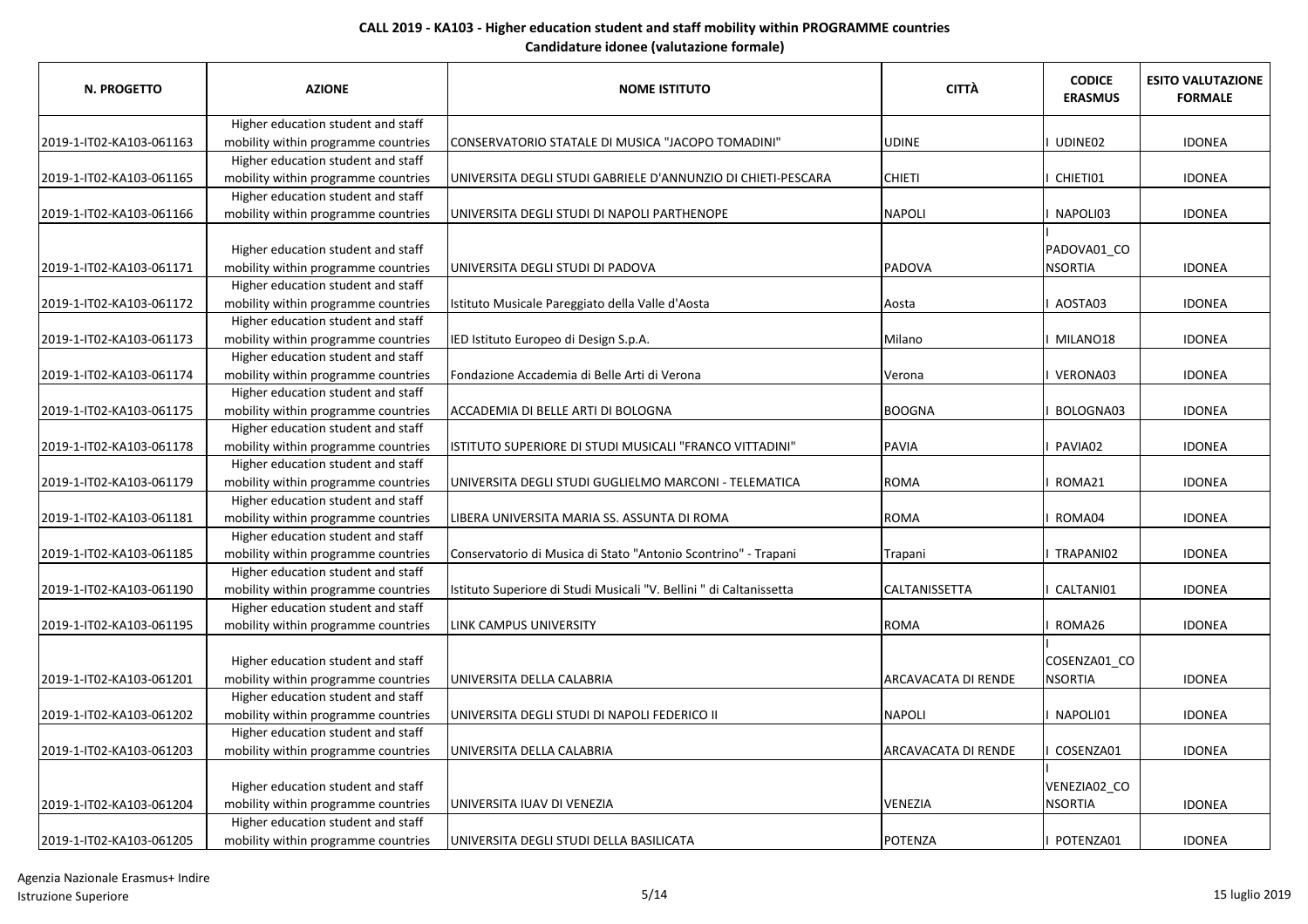| N. PROGETTO              | <b>AZIONE</b>                       | <b>NOME ISTITUTO</b>                                                         | <b>CITTÀ</b>               | <b>CODICE</b><br><b>ERASMUS</b> | <b>ESITO VALUTAZIONE</b><br><b>FORMALE</b> |
|--------------------------|-------------------------------------|------------------------------------------------------------------------------|----------------------------|---------------------------------|--------------------------------------------|
|                          | Higher education student and staff  |                                                                              |                            |                                 |                                            |
| 2019-1-IT02-KA103-061206 | mobility within programme countries | Mediazione Linguista Perugia Srl                                             | Perugia                    | <b>PERUGIA05</b>                | <b>IDONEA</b>                              |
|                          | Higher education student and staff  |                                                                              |                            |                                 |                                            |
| 2019-1-IT02-KA103-061208 | mobility within programme countries | UNIVERSITA DEGLI STUDI DI TRIESTE                                            | <b>TRIESTE</b>             | I TRIESTE01                     | <b>IDONEA</b>                              |
|                          | Higher education student and staff  |                                                                              |                            |                                 |                                            |
| 2019-1-IT02-KA103-061209 | mobility within programme countries | UNIVERSITA DEGLI STUDI DI CAGLIARI                                           | <b>CAGLIARI</b>            | CAGLIAR01                       | <b>IDONEA</b>                              |
|                          | Higher education student and staff  |                                                                              |                            |                                 |                                            |
| 2019-1-IT02-KA103-061210 | mobility within programme countries | FONDAZIONE ISTITUTO TECNICO PER L'EFFICIENZA ENERGETICA                      | savona                     | GENOVA05                        | <b>IDONEA</b>                              |
|                          | Higher education student and staff  |                                                                              |                            |                                 |                                            |
| 2019-1-IT02-KA103-061211 | mobility within programme countries | Saint Louis Music Center Srl                                                 | Rome                       | I ROMA30                        | <b>IDONEA</b>                              |
|                          | Higher education student and staff  | Istituto Tecnico Superiore per le Tecnologie Innovative i Beni e le Attività |                            |                                 |                                            |
| 2019-1-IT02-KA103-061212 | mobility within programme countries | Culturali-Turismo                                                            | Roma                       | ROMA33                          | <b>IDONEA</b>                              |
|                          | Higher education student and staff  |                                                                              |                            |                                 |                                            |
| 2019-1-IT02-KA103-061244 | mobility within programme countries | UNIVERSITA DEGLI STUDI DEL MOLISE                                            | <b>CAMPOBASSO</b>          | CAMPOBA01                       | <b>IDONEA</b>                              |
|                          | Higher education student and staff  |                                                                              |                            |                                 |                                            |
| 2019-1-IT02-KA103-061250 | mobility within programme countries | UNIVERSITA DEGLI STUDI DI TORINO                                             | <b>TORINO</b>              | I TORINO01                      | <b>IDONEA</b>                              |
|                          | Higher education student and staff  |                                                                              |                            |                                 |                                            |
| 2019-1-IT02-KA103-061251 | mobility within programme countries | Istituto Superiore per le Industrie Artistiche-ISIA di Pescara               | Pescara                    | I PESCARA03                     | <b>IDONEA</b>                              |
|                          | Higher education student and staff  |                                                                              |                            |                                 |                                            |
| 2019-1-IT02-KA103-061252 | mobility within programme countries | Accademia Di Belle Arti Di Ravenna                                           | Ravenna                    | RAVENNA01                       | <b>IDONEA</b>                              |
|                          | Higher education student and staff  |                                                                              |                            |                                 |                                            |
| 2019-1-IT02-KA103-061253 | mobility within programme countries | Istituto Superiore Di Studi Musicali "Giuseppe Verdi"                        | Ravenna                    | RAVENNA02                       | <b>IDONEA</b>                              |
|                          | Higher education student and staff  |                                                                              |                            |                                 |                                            |
| 2019-1-IT02-KA103-061260 | mobility within programme countries | CONSERVATORIO STATALE DI MUSICA A.STEFFANI                                   | <b>CASTELFRANCO VENETO</b> | I CASTELF01                     | <b>IDONEA</b>                              |
|                          | Higher education student and staff  |                                                                              |                            |                                 |                                            |
| 2019-1-IT02-KA103-061262 | mobility within programme countries | Università per Stranieri "Dante Alighieri"                                   | REGGIO CALABRIA            | I REGGIO06                      | <b>IDONEA</b>                              |
|                          | Higher education student and staff  |                                                                              |                            |                                 |                                            |
| 2019-1-IT02-KA103-061263 | mobility within programme countries | <b>Associazione ARCES</b>                                                    | PALERMO                    | <b>CONSORTIA</b>                | <b>IDONEA</b>                              |
|                          | Higher education student and staff  |                                                                              |                            |                                 |                                            |
| 2019-1-IT02-KA103-061269 | mobility within programme countries | CONSERVATORIO STATALE DI MUSICA V. BELLINI PALERMO                           | Palermo                    | I PALERMO04                     | <b>IDONEA</b>                              |
|                          | Higher education student and staff  |                                                                              |                            |                                 |                                            |
| 2019-1-IT02-KA103-061270 | mobility within programme countries | Istituto Superiore di Studi Musicali "Toscanini"                             | Ribera (AG)                | I AGRIGEN02                     | <b>IDONEA</b>                              |
|                          | Higher education student and staff  |                                                                              |                            |                                 |                                            |
| 2019-1-IT02-KA103-061291 | mobility within programme countries | Conservatorio statale di musica Giacomo Puccini                              | la Spezia                  | I LA-SPEZ01                     | <b>IDONEA</b>                              |
|                          | Higher education student and staff  |                                                                              |                            |                                 |                                            |
| 2019-1-IT02-KA103-061292 | mobility within programme countries | Conservatorio di musica "Gesualdo da Venosa"                                 | Potenza                    | I POTENZA03                     | <b>IDONEA</b>                              |
|                          | Higher education student and staff  |                                                                              |                            |                                 |                                            |
| 2019-1-IT02-KA103-061300 | mobility within programme countries | Accademia di Belle Arti di Catanzaro                                         | Catanzaro                  | CATANZA03                       | <b>IDONEA</b>                              |
|                          | Higher education student and staff  |                                                                              |                            |                                 |                                            |
| 2019-1-IT02-KA103-061302 | mobility within programme countries | Accademia Nazionale d'Arte Drammatica "Silvio d'Amico"                       | Roma                       | I ROMA29                        | <b>IDONEA</b>                              |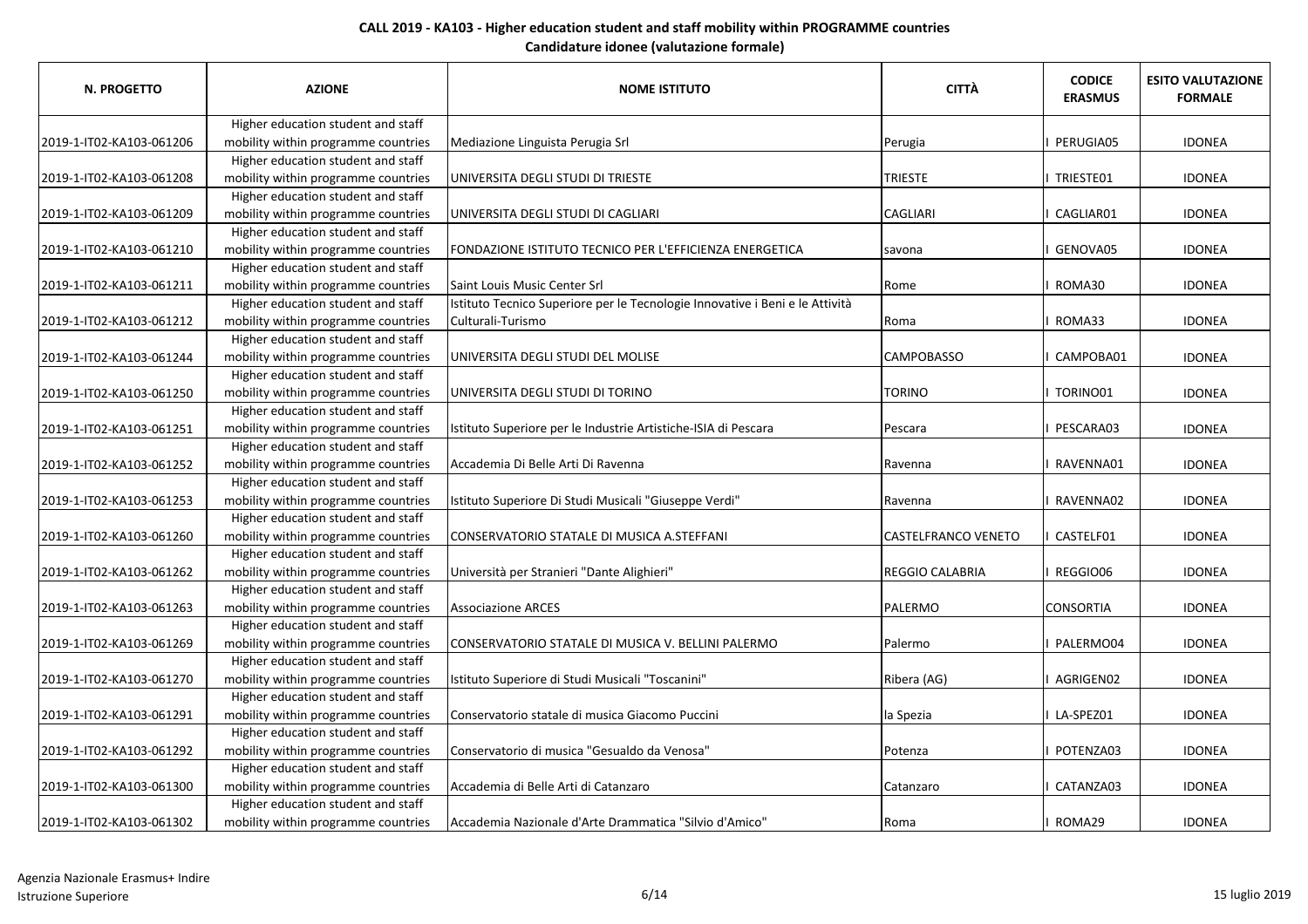| <b>N. PROGETTO</b>       | <b>AZIONE</b>                       | <b>NOME ISTITUTO</b>                                                   | <b>CITTÀ</b>           | <b>CODICE</b><br><b>ERASMUS</b> | <b>ESITO VALUTAZIONE</b><br><b>FORMALE</b> |
|--------------------------|-------------------------------------|------------------------------------------------------------------------|------------------------|---------------------------------|--------------------------------------------|
|                          | Higher education student and staff  | SCUOLA SUPERIORE DI STUDI UNIVERSITARI E DI PERFEZIONAMENTO            |                        | PISA03_CONSO                    |                                            |
| 2019-1-IT02-KA103-061303 | mobility within programme countries | SANT'ANNA                                                              | PISA                   | <b>RTIA</b>                     | <b>IDONEA</b>                              |
|                          |                                     |                                                                        |                        |                                 |                                            |
|                          | Higher education student and staff  |                                                                        |                        | FOGGIA03_CON                    |                                            |
| 2019-1-IT02-KA103-061306 | mobility within programme countries | UNIVERSITA DEGLI STUDI DI FOGGIA                                       | FOGGIA                 | <b>SORTIA</b>                   | <b>IDONEA</b>                              |
|                          | Higher education student and staff  |                                                                        |                        |                                 |                                            |
| 2019-1-IT02-KA103-061308 | mobility within programme countries | <b>IUM Academy School</b>                                              | Napoli                 | NAPOLI10                        | <b>IDONEA</b>                              |
|                          | Higher education student and staff  |                                                                        |                        |                                 |                                            |
| 2019-1-IT02-KA103-061313 | mobility within programme countries | UNIVERSITA DEGLI STUDI DI UDINE                                        | <b>UDINE</b>           | UDINE01                         | <b>IDONEA</b>                              |
|                          |                                     |                                                                        |                        |                                 |                                            |
|                          | Higher education student and staff  |                                                                        |                        | UDINE01_CONS                    |                                            |
| 2019-1-IT02-KA103-061317 | mobility within programme countries | UNIVERSITA DEGLI STUDI DI UDINE                                        | <b>UDINE</b>           | <b>ORTIA</b>                    | <b>IDONEA</b>                              |
|                          | Higher education student and staff  |                                                                        |                        |                                 |                                            |
| 2019-1-IT02-KA103-061318 | mobility within programme countries | UNIVERSITA DEGLI STUDI DI GENOVA                                       | GENOVA                 | GENOVA01                        | <b>IDONEA</b>                              |
|                          | Higher education student and staff  |                                                                        |                        |                                 |                                            |
| 2019-1-IT02-KA103-061319 | mobility within programme countries | UNIVERSITA DEGLI STUDI MEDITERRANEA DI REGGIO CALABRIA                 | <b>REGGIO CALABRIA</b> | REGGIO01                        | <b>IDONEA</b>                              |
|                          | Higher education student and staff  |                                                                        |                        |                                 |                                            |
| 2019-1-IT02-KA103-061320 | mobility within programme countries | Accademia di Belle Arti di Palermo                                     | Palermo                | PALERMO03                       | <b>IDONEA</b>                              |
|                          | Higher education student and staff  |                                                                        |                        |                                 |                                            |
| 2019-1-IT02-KA103-061325 | mobility within programme countries | EUROPEAN UNIVERSITY INSTITUTE                                          | <b>FIESOLE</b>         | FIESOLE01                       | <b>IDONEA</b>                              |
|                          | Higher education student and staff  |                                                                        |                        |                                 |                                            |
| 2019-1-IT02-KA103-061329 | mobility within programme countries | CONSERVATORIO DI MUSICA ARRIGO BOITO                                   | PARMA                  | PARMA02                         | <b>IDONEA</b>                              |
|                          | Higher education student and staff  |                                                                        |                        |                                 |                                            |
| 2019-1-IT02-KA103-061330 | mobility within programme countries | Accademia della Moda                                                   | <b>Naples</b>          | NAPOLI13                        | <b>IDONEA</b>                              |
|                          |                                     |                                                                        |                        |                                 |                                            |
|                          | Higher education student and staff  | Fondazione ITS Istituto Tecnico Superiore Area Nuove Tecnologie per il |                        |                                 |                                            |
| 2019-1-IT02-KA103-061332 | mobility within programme countries | Made in Italy Sistema Alimentare Settore Produzioni Agroalimentari     | Locorotondo            | BARI06                          | <b>IDONEA</b>                              |
|                          | Higher education student and staff  |                                                                        |                        |                                 |                                            |
| 2019-1-IT02-KA103-061333 | mobility within programme countries | POLITECNICO DI TORINO                                                  | <b>TORINO</b>          | TORINO02                        | <b>IDONEA</b>                              |
|                          | Higher education student and staff  |                                                                        |                        |                                 |                                            |
| 2019-1-IT02-KA103-061335 | mobility within programme countries | Conservatorio di Musica "A. Vivaldi"                                   | Alessandria            | ALESSAN01                       | <b>IDONEA</b>                              |
|                          | Higher education student and staff  |                                                                        |                        |                                 |                                            |
| 2019-1-IT02-KA103-061337 | mobility within programme countries | UNIVERSITA COMMERCIALE LUIGI BOCCONI                                   | MILANO                 | MILANO04                        | <b>IDONEA</b>                              |
|                          | Higher education student and staff  |                                                                        |                        |                                 |                                            |
| 2019-1-IT02-KA103-061338 | mobility within programme countries | <b>HUMANITAS UNIVERSITY</b>                                            | <b>PIEVE EMANUELE</b>  | MILANO21                        | <b>IDONEA</b>                              |
|                          | Higher education student and staff  |                                                                        |                        |                                 |                                            |
| 2019-1-IT02-KA103-061339 | mobility within programme countries | UNIVERSITA DEGLI STUDI DI PERUGIA                                      | PERUGIA                | PERUGIA01                       | <b>IDONEA</b>                              |
|                          | Higher education student and staff  |                                                                        |                        |                                 |                                            |
| 2019-1-IT02-KA103-061340 | mobility within programme countries | donneperroma                                                           | Rome                   | <b>CONSORTIA</b>                | <b>IDONEA</b>                              |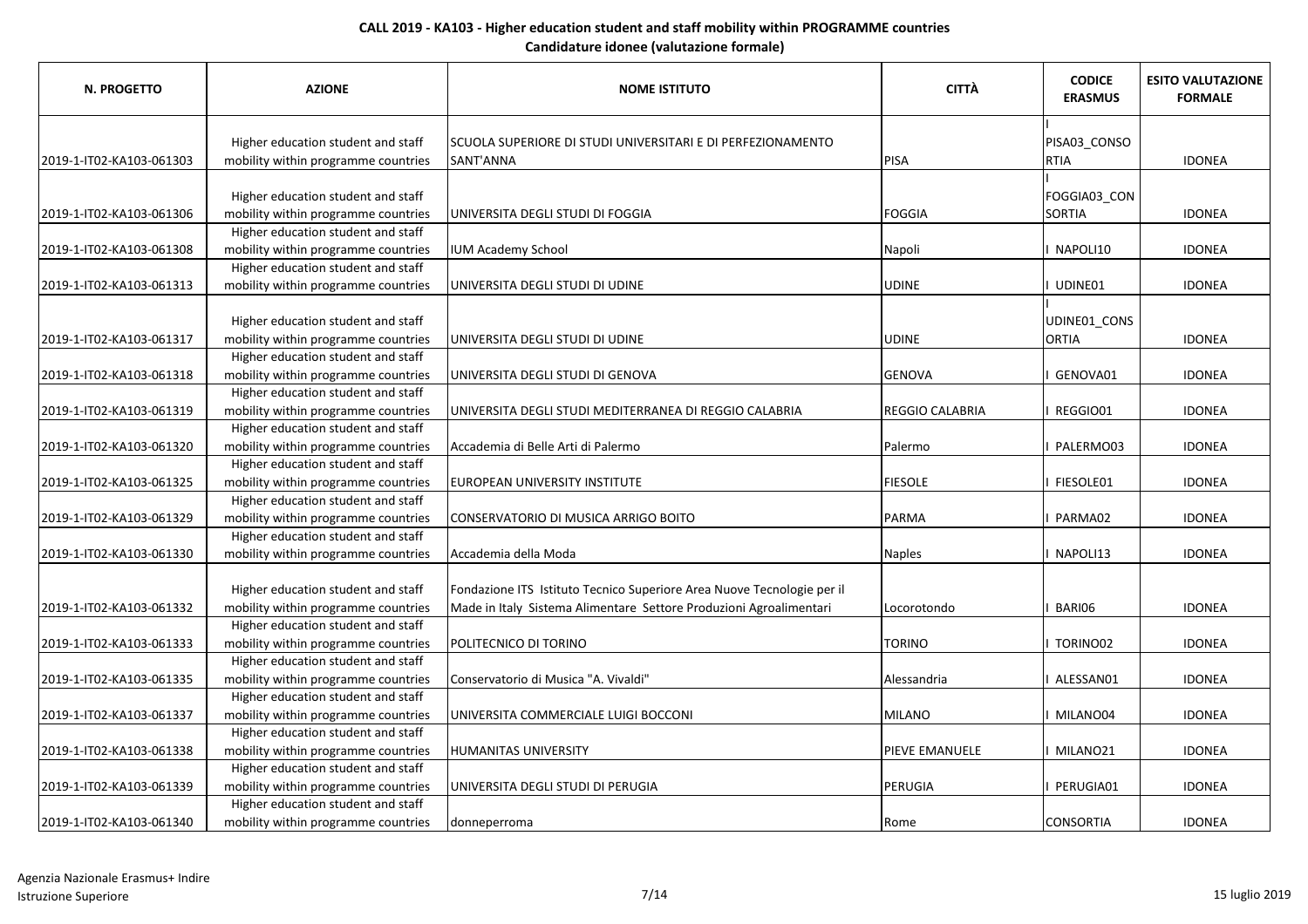| N. PROGETTO              | <b>AZIONE</b>                       | <b>NOME ISTITUTO</b>                                             | <b>CITTÀ</b>           | <b>CODICE</b><br><b>ERASMUS</b> | <b>ESITO VALUTAZIONE</b><br><b>FORMALE</b> |
|--------------------------|-------------------------------------|------------------------------------------------------------------|------------------------|---------------------------------|--------------------------------------------|
|                          | Higher education student and staff  |                                                                  |                        |                                 |                                            |
| 2019-1-IT02-KA103-061341 | mobility within programme countries | <b>SSML Gregorio VII</b>                                         | Rome                   | I ROMA18                        | <b>IDONEA</b>                              |
|                          | Higher education student and staff  |                                                                  |                        |                                 |                                            |
| 2019-1-IT02-KA103-061342 | mobility within programme countries | <b>International Campus Srl</b>                                  | <b>ROMA</b>            | I ROMA32                        | <b>IDONEA</b>                              |
|                          | Higher education student and staff  |                                                                  |                        |                                 |                                            |
| 2019-1-IT02-KA103-061345 | mobility within programme countries | Fondazione Istituto Tecnico Superiore Energia e Ambiente         | COLLE DI VAL D ELSA SI | I SIENA06                       | <b>IDONEA</b>                              |
|                          | Higher education student and staff  | INSTITUTO SUPERIORE DI STDUDI MUSICALI - CONSERVATORIO DI MUSICA |                        |                                 |                                            |
| 2019-1-IT02-KA103-061346 | mobility within programme countries | <b>GIORGIO FEDERICO GHEDINI DI CUNEO</b>                         | <b>CUNEO</b>           | I CUNEO01                       | <b>IDONEA</b>                              |
|                          | Higher education student and staff  |                                                                  |                        |                                 |                                            |
| 2019-1-IT02-KA103-061355 | mobility within programme countries | UNIVERSITA CATTOLICA DEL SACRO CUORE                             | MILANO                 | I MILANO03                      | <b>IDONEA</b>                              |
|                          | Higher education student and staff  |                                                                  |                        |                                 |                                            |
| 2019-1-IT02-KA103-061356 | mobility within programme countries | Uniformazione S.R.L.                                             | <b>Italy</b>           | I VICENZA02                     | <b>IDONEA</b>                              |
|                          | Higher education student and staff  |                                                                  |                        |                                 |                                            |
| 2019-1-IT02-KA103-061358 | mobility within programme countries | ACCADEMIA DI BELLE ARTI "MARIO SIRONI"                           | Sassari                | I SASSARI03                     | <b>IDONEA</b>                              |
|                          | Higher education student and staff  |                                                                  |                        |                                 |                                            |
| 2019-1-IT02-KA103-061359 | mobility within programme countries | <b>LABA SRL</b>                                                  | <b>BRESCIA</b>         | <b>BRESCIA05</b>                | <b>IDONEA</b>                              |
|                          | Higher education student and staff  |                                                                  |                        |                                 |                                            |
| 2019-1-IT02-KA103-061360 | mobility within programme countries | SCUOLA SUPERIORE PER MEDIATORI LINGUISTICI DI PADOVA             | Padova                 | I PADOVA04                      | <b>IDONEA</b>                              |
|                          | Higher education student and staff  |                                                                  |                        |                                 |                                            |
| 2019-1-IT02-KA103-061362 | mobility within programme countries | Accademia di Belle Arti di Udine GB Tiepolo                      | Udine                  | I UDINE05                       | <b>IDONEA</b>                              |
|                          | Higher education student and staff  |                                                                  |                        |                                 |                                            |
| 2019-1-IT02-KA103-061363 | mobility within programme countries | Conservatorio di Musica "Luigi Cherubini"                        | Firenze                | I FIRENZE04                     | <b>IDONEA</b>                              |
|                          | Higher education student and staff  |                                                                  |                        |                                 |                                            |
| 2019-1-IT02-KA103-061364 | mobility within programme countries | POLITECNICO DI BARI                                              | BARI                   | BARI05                          | <b>IDONEA</b>                              |
|                          | Higher education student and staff  |                                                                  |                        |                                 |                                            |
| 2019-1-IT02-KA103-061365 | mobility within programme countries | UNIVERSITA DEGLI STUDI DI ENNA KORE                              | <b>ENNA</b>            | ENNA01                          | <b>IDONEA</b>                              |
|                          | Higher education student and staff  |                                                                  |                        |                                 |                                            |
| 2019-1-IT02-KA103-061366 | mobility within programme countries | UNIVERSITA DELLA VALLE D'AOSTA                                   | <b>AOSTA</b>           | I AOSTA02                       | <b>IDONEA</b>                              |
|                          | Higher education student and staff  |                                                                  |                        |                                 |                                            |
| 2019-1-IT02-KA103-061369 | mobility within programme countries | FONDAZIONE SCUOLE CIVICHE DI MILANO                              | <b>MILANO</b>          | I MILANO14                      | <b>IDONEA</b>                              |
|                          | Higher education student and staff  |                                                                  |                        |                                 |                                            |
| 2019-1-IT02-KA103-061371 | mobility within programme countries | UNIVERSITA' DEGLI STUDI DI SIENA                                 | SIENA                  | I SIENA01                       | <b>IDONEA</b>                              |
|                          | Higher education student and staff  |                                                                  |                        |                                 |                                            |
| 2019-1-IT02-KA103-061377 | mobility within programme countries | UNIVERSITA DEGLI STUDI DI SASSARI                                | SASSARI                | I SASSARI01                     | <b>IDONEA</b>                              |
|                          | Higher education student and staff  |                                                                  |                        |                                 |                                            |
| 2019-1-IT02-KA103-061378 | mobility within programme countries | Conservatorio di Adria                                           | Adria (RO)             | I ADRIA01                       | <b>IDONEA</b>                              |
|                          | Higher education student and staff  |                                                                  |                        |                                 |                                            |
| 2019-1-IT02-KA103-061379 | mobility within programme countries | Vincenzo Foppa Società Cooperativa Sociale ONLUS                 | Brescia                | BRESCIA04                       | <b>IDONEA</b>                              |
|                          | Higher education student and staff  |                                                                  |                        |                                 |                                            |
| 2019-1-IT02-KA103-061384 | mobility within programme countries | UNIVERSITA DEGLI STUDI DI PARMA                                  | PARMA                  | PARMA01                         | <b>IDONEA</b>                              |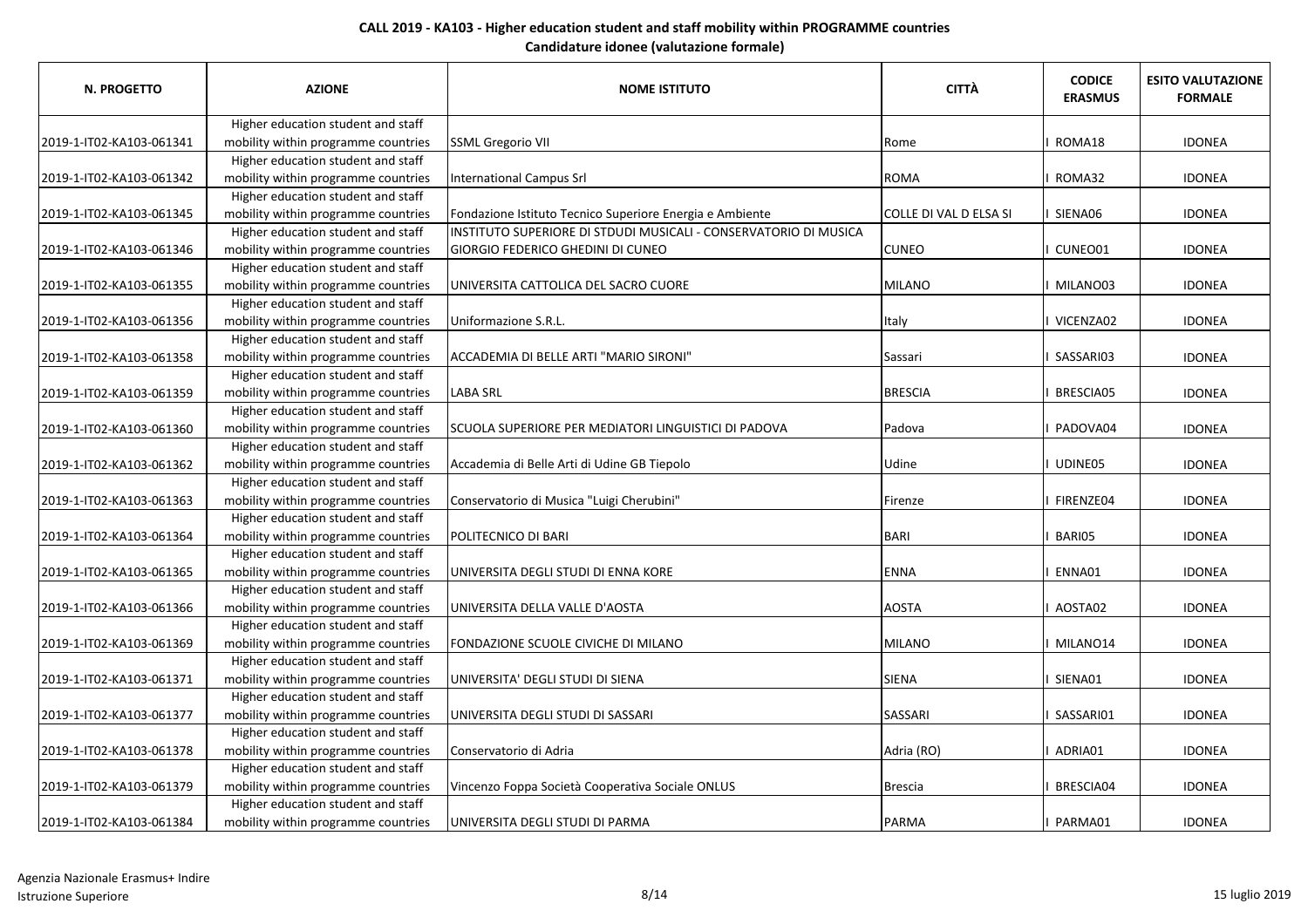| N. PROGETTO              | <b>AZIONE</b>                       | <b>NOME ISTITUTO</b>                                                              | <b>CITTÀ</b>             | <b>CODICE</b><br><b>ERASMUS</b> | <b>ESITO VALUTAZIONE</b><br><b>FORMALE</b> |
|--------------------------|-------------------------------------|-----------------------------------------------------------------------------------|--------------------------|---------------------------------|--------------------------------------------|
|                          | Higher education student and staff  |                                                                                   |                          |                                 |                                            |
| 2019-1-IT02-KA103-061385 | mobility within programme countries | UNIVERSITA DEGLI STUDI DI VERONA                                                  | <b>VERONA</b>            | VERONA01                        | <b>IDONEA</b>                              |
|                          | Higher education student and staff  |                                                                                   |                          |                                 |                                            |
| 2019-1-IT02-KA103-061389 | mobility within programme countries | Scuola Superiore per Interpreti e Traduttori                                      | Milano                   | MILANO12                        | <b>IDONEA</b>                              |
|                          | Higher education student and staff  |                                                                                   |                          |                                 |                                            |
| 2019-1-IT02-KA103-061392 | mobility within programme countries | UNIVERSITA DEGLI STUDI DI PADOVA                                                  | <b>PADOVA</b>            | PADOVA01                        | <b>IDONEA</b>                              |
|                          | Higher education student and staff  | FONDAZIONE ISTITUTO TECNICO SUPERIORE PER LA MANUTENZIONE                         | Rosignano Marittimo Loc. |                                 |                                            |
| 2019-1-IT02-KA103-061395 | mobility within programme countries | INDUSTRIALE                                                                       | Solvay                   | I LIVORNO02                     | <b>IDONEA</b>                              |
|                          | Higher education student and staff  |                                                                                   |                          |                                 |                                            |
| 2019-1-IT02-KA103-061397 | mobility within programme countries | Conservatorio di Musica "L. Refice"                                               | Frosinone                | FROSINO02                       | <b>IDONEA</b>                              |
|                          | Higher education student and staff  |                                                                                   |                          |                                 |                                            |
| 2019-1-IT02-KA103-061398 | mobility within programme countries | ALMA MATER STUDIORUM - UNIVERSITA DI BOLOGNA                                      | <b>BOLOGNA</b>           | BOLOGNA01                       | <b>IDONEA</b>                              |
|                          | Higher education student and staff  |                                                                                   |                          |                                 |                                            |
| 2019-1-IT02-KA103-061400 | mobility within programme countries | UNIVERSITA' CARLO CATTANEO - LIUC                                                 | <b>CASTELLANZA</b>       | CASTELL01                       | <b>IDONEA</b>                              |
|                          | Higher education student and staff  |                                                                                   |                          |                                 |                                            |
| 2019-1-IT02-KA103-061402 | mobility within programme countries | Conservatorio di Musica "Giuseppe Nicolini"                                       | PIACENZA                 | PIACENZ01                       | <b>IDONEA</b>                              |
|                          | Higher education student and staff  |                                                                                   |                          |                                 |                                            |
| 2019-1-IT02-KA103-061403 | mobility within programme countries | UNIVERSITA DEGLI STUDI DI ROMA LA SAPIENZA                                        | <b>ROMA</b>              | ROMA01                          | <b>IDONEA</b>                              |
|                          | Higher education student and staff  |                                                                                   |                          |                                 |                                            |
| 2019-1-IT02-KA103-061406 | mobility within programme countries | Conservatorio di Musica Luca Marenzio                                             | <b>Brescia</b>           | BRESCIA06                       | <b>IDONEA</b>                              |
|                          | Higher education student and staff  |                                                                                   |                          |                                 |                                            |
| 2019-1-IT02-KA103-061407 | mobility within programme countries | Fondazione Accademia di Belle Arti "P. Vannucci"                                  | Perugia                  | PERUGIA04                       | <b>IDONEA</b>                              |
|                          | Higher education student and staff  |                                                                                   |                          |                                 |                                            |
| 2019-1-IT02-KA103-061408 | mobility within programme countries | Istituto Superiore per le Industrie Artistiche Faenza                             | Faenza                   | FAENZA01                        | <b>IDONEA</b>                              |
|                          | Higher education student and staff  |                                                                                   |                          |                                 |                                            |
| 2019-1-IT02-KA103-061409 | mobility within programme countries | UNIVERSITA TELEMATICA E-CAMPUS                                                    | <b>NOVEDRATE CO</b>      | COMO05                          | <b>IDONEA</b>                              |
|                          | Higher education student and staff  |                                                                                   |                          |                                 |                                            |
| 2019-1-IT02-KA103-061411 | mobility within programme countries | Politecnico delle arti applicate all'impresa                                      | Ancona                   | ANCONA02                        | <b>IDONEA</b>                              |
|                          | Higher education student and staff  |                                                                                   |                          |                                 |                                            |
| 2019-1-IT02-KA103-061412 | mobility within programme countries | Accademia di Belle Arti Reggio Calabria                                           | Reggio Calabria          | REGGIO07                        | <b>IDONEA</b>                              |
|                          |                                     |                                                                                   |                          |                                 |                                            |
|                          | Higher education student and staff  |                                                                                   |                          | ROMA01_CONS                     |                                            |
| 2019-1-IT02-KA103-061413 | mobility within programme countries | UNIVERSITA DEGLI STUDI DI ROMA LA SAPIENZA                                        | <b>ROMA</b>              | ORTIA EU4EU                     | <b>IDONEA</b>                              |
|                          | Higher education student and staff  |                                                                                   |                          |                                 |                                            |
| 2019-1-IT02-KA103-061418 | mobility within programme countries | POLITECNICO DI MILANO                                                             | <b>MILANO</b>            | MILANO02                        | <b>IDONEA</b>                              |
|                          | Higher education student and staff  |                                                                                   |                          |                                 |                                            |
| 2019-1-IT02-KA103-061419 | mobility within programme countries | LIBERA UNIVERSITA DI LINGUE E COMUNICAZIONE IULM                                  | <b>MILANO</b>            | MILANO05                        | <b>IDONEA</b>                              |
|                          |                                     | Fondazione di Partecipazione dell' Istituto Tecnico Superiore "Area               |                          |                                 |                                            |
|                          | Higher education student and staff  | Tecnologica della Mobilità Sostenibile - Logistica e Sistemi e Servizi Innovativi |                          |                                 |                                            |
| 2019-1-IT02-KA103-061424 | mobility within programme countries | per la Mobilità di Persone e Merci"                                               | Verona                   | VERONA04                        | <b>IDONEA</b>                              |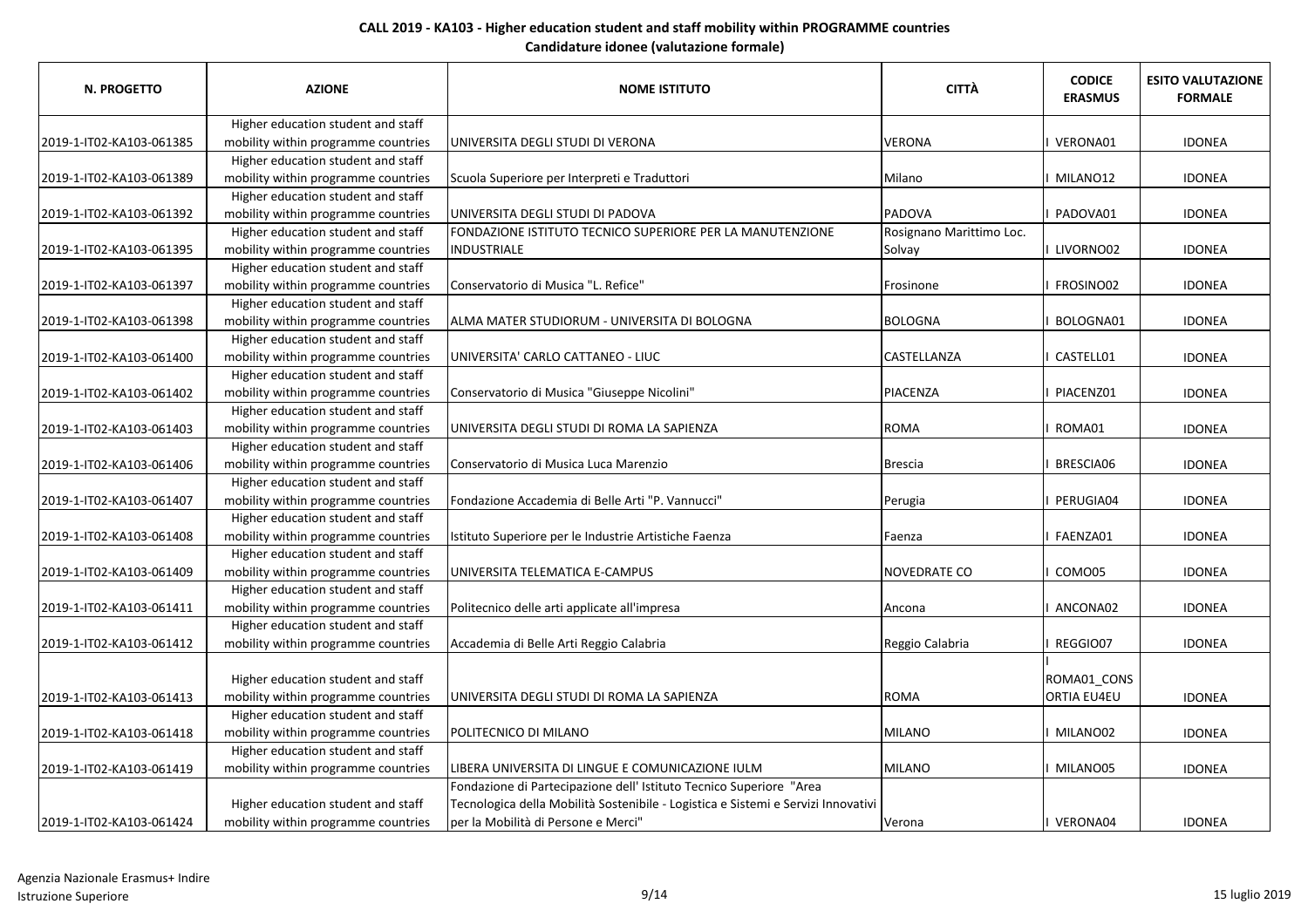| N. PROGETTO              | <b>AZIONE</b>                       | <b>NOME ISTITUTO</b>                                               | <b>CITTÀ</b>       | <b>CODICE</b><br><b>ERASMUS</b> | <b>ESITO VALUTAZIONE</b><br><b>FORMALE</b> |
|--------------------------|-------------------------------------|--------------------------------------------------------------------|--------------------|---------------------------------|--------------------------------------------|
|                          | Higher education student and staff  |                                                                    |                    |                                 |                                            |
| 2019-1-IT02-KA103-061425 | mobility within programme countries | Istituto Tecnico Superiore - Sistema Moda                          | Pescara            | PESCARA04                       | <b>IDONEA</b>                              |
|                          | Higher education student and staff  |                                                                    |                    |                                 |                                            |
| 2019-1-IT02-KA103-061426 | mobility within programme countries | ACCADEMIA DI BELLE ARTI DI L'AQUILA                                | L'AQUILA           | L-AQUIL03                       | <b>IDONEA</b>                              |
|                          | Higher education student and staff  |                                                                    |                    |                                 |                                            |
| 2019-1-IT02-KA103-061428 | mobility within programme countries | ACCADEMIA DI BELLE ARTI DI CARRARA                                 | <b>CARRARA</b>     | CARRARA01                       | <b>IDONEA</b>                              |
|                          | Higher education student and staff  |                                                                    |                    |                                 |                                            |
| 2019-1-IT02-KA103-061429 | mobility within programme countries | Conservatorio Statale di Musica "G. Frescobaldi" Ferrara           | <b>Ferrara</b>     | FERRARA02                       | <b>IDONEA</b>                              |
|                          | Higher education student and staff  |                                                                    |                    |                                 |                                            |
| 2019-1-IT02-KA103-061430 | mobility within programme countries | ACCADEMIA DI BELLE ARTI GIACOMO CARRARA                            | Bergamo            | BERGAMO07                       | <b>IDONEA</b>                              |
|                          | Higher education student and staff  |                                                                    |                    |                                 |                                            |
| 2019-1-IT02-KA103-061433 | mobility within programme countries | Conservatorio di Musica "F. Cilea"                                 | Reggio di Calabria | REGGIO03                        | <b>IDONEA</b>                              |
|                          | Higher education student and staff  |                                                                    |                    |                                 |                                            |
| 2019-1-IT02-KA103-061439 | mobility within programme countries | CONSERVATORIO DI MUSICA GIUSEPPE TARTINI                           | <b>TRIESTE</b>     | I TRIESTE02                     | <b>IDONEA</b>                              |
|                          | Higher education student and staff  |                                                                    |                    |                                 |                                            |
| 2019-1-IT02-KA103-061442 | mobility within programme countries | UNIVERSITA DEGLI STUDI DEL SANNIO                                  | BENEVENTO          | BENEVEN02                       | <b>IDONEA</b>                              |
|                          | Higher education student and staff  | ITS PER LA MOBILITA' SOSTENIBILE - AMBITO GESTIONE INFOMOBILITA' E |                    |                                 |                                            |
| 2019-1-IT02-KA103-061445 | mobility within programme countries | INFRASTRUTTURE LOGISTICHE - GE.IN.LOGISTIC                         | Taranto            | I TARANTO01                     | <b>IDONEA</b>                              |
|                          | Higher education student and staff  |                                                                    |                    |                                 |                                            |
| 2019-1-IT02-KA103-061448 | mobility within programme countries | Rome University of Fine Arts                                       | ROMA               | ROMA25                          | <b>IDONEA</b>                              |
|                          | Higher education student and staff  |                                                                    |                    |                                 |                                            |
| 2019-1-IT02-KA103-061450 | mobility within programme countries | LIBERA UNIVERSITA DI BOLZANO                                       | <b>BOLZANO</b>     | BOLZANO01                       | <b>IDONEA</b>                              |
|                          | Higher education student and staff  |                                                                    |                    |                                 |                                            |
| 2019-1-IT02-KA103-061462 | mobility within programme countries | UNIVERSITA DEL SALENTO                                             | <b>LECCE</b>       | LECCE01                         | <b>IDONEA</b>                              |
|                          | Higher education student and staff  |                                                                    |                    |                                 |                                            |
| 2019-1-IT02-KA103-061472 | mobility within programme countries | ISTITUTO SUPERIORE INDUSTRIE ARTISTICHE URBINO                     | <b>URBINO</b>      | URBINO05                        | <b>IDONEA</b>                              |
|                          | Higher education student and staff  |                                                                    |                    |                                 |                                            |
| 2019-1-IT02-KA103-061484 | mobility within programme countries | UNIVERSITA' DEGLI STUDI DI BERGAMO                                 | BERGAMO            | BERGAMO01                       | <b>IDONEA</b>                              |
|                          | Higher education student and staff  |                                                                    |                    |                                 |                                            |
| 2019-1-IT02-KA103-061487 | mobility within programme countries | UNIVERSITA DEGLI STUDI DI MODENA E REGGIO EMILIA                   | MODENA             | MODENA01                        | <b>IDONEA</b>                              |
|                          | Higher education student and staff  |                                                                    |                    |                                 |                                            |
| 2019-1-IT02-KA103-061489 | mobility within programme countries | Istituto Superiore di Studi Musicali "Vincenzo Bellini" Catania    | Catania            | CATANIA06                       | <b>IDONEA</b>                              |
|                          | Higher education student and staff  |                                                                    |                    |                                 |                                            |
| 2019-1-IT02-KA103-061490 | mobility within programme countries | Conservatorio Statale di Musica Niccolò Paganini                   | <b>GENOVA</b>      | GENOVA02                        | <b>IDONEA</b>                              |
|                          | Higher education student and staff  |                                                                    |                    |                                 |                                            |
| 2019-1-IT02-KA103-061493 | mobility within programme countries | UNIVERSITA TELEMATICA PEGASO                                       | <b>NAPOLI</b>      | NAPOLI11                        | <b>IDONEA</b>                              |
|                          | Higher education student and staff  |                                                                    |                    |                                 |                                            |
| 2019-1-IT02-KA103-061495 | mobility within programme countries | UNIVERSITA TELEMATICA SAN RAFFAELE                                 | ROME               | ROMA35                          | <b>IDONEA</b>                              |
|                          | Higher education student and staff  |                                                                    |                    |                                 |                                            |
| 2019-1-IT02-KA103-061496 | mobility within programme countries | Istituto Universitario di Studi Superiori di Pavia                 | PAVIA              | PAVIA03                         | <b>IDONEA</b>                              |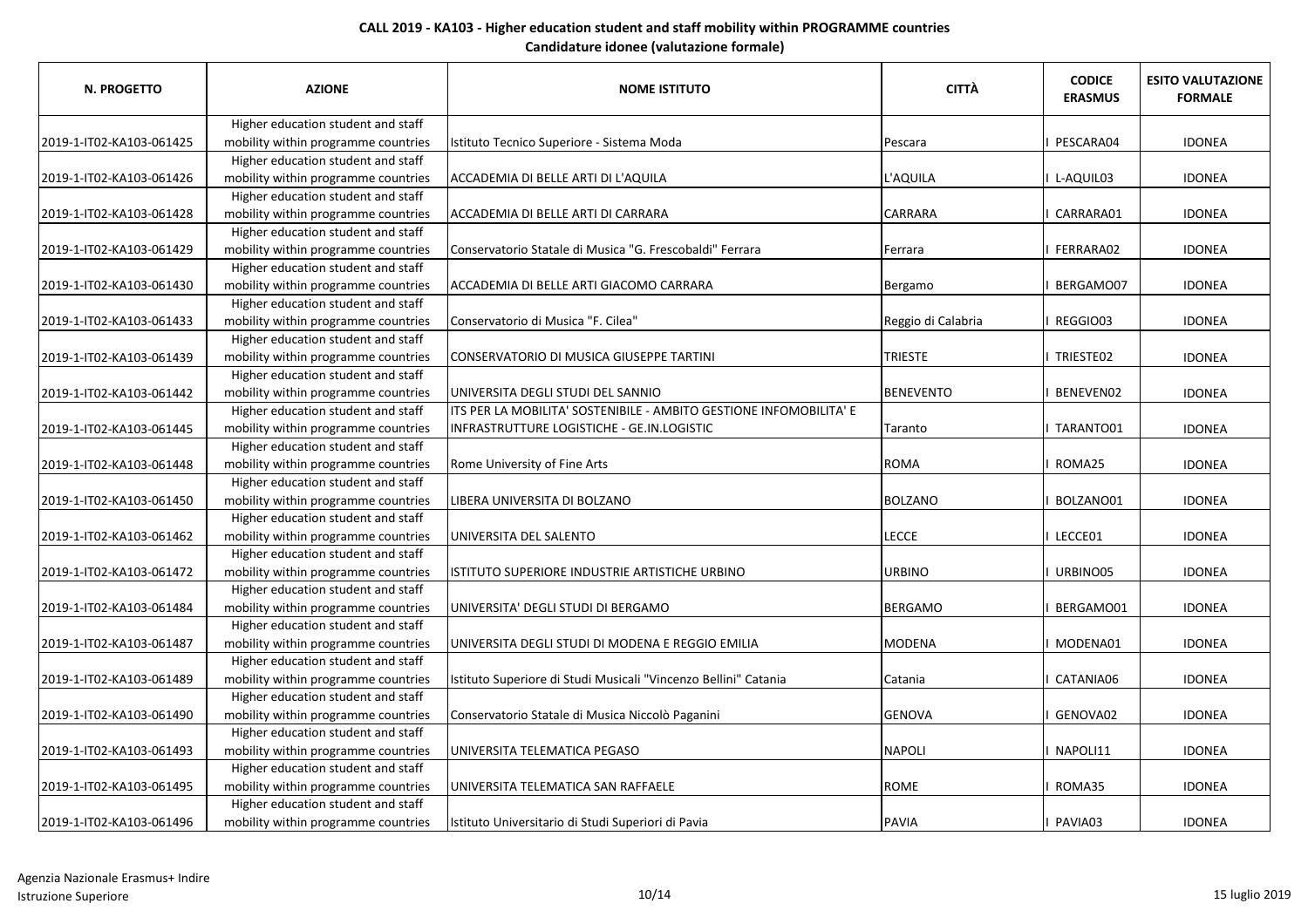| <b>N. PROGETTO</b>       | <b>AZIONE</b>                       | <b>NOME ISTITUTO</b>                                             | <b>CITTÀ</b>     | <b>CODICE</b><br><b>ERASMUS</b> | <b>ESITO VALUTAZIONE</b><br><b>FORMALE</b> |
|--------------------------|-------------------------------------|------------------------------------------------------------------|------------------|---------------------------------|--------------------------------------------|
|                          | Higher education student and staff  |                                                                  |                  |                                 |                                            |
| 2019-1-IT02-KA103-061497 | mobility within programme countries | UNIVERSITA DEGLI STUDI DI PAVIA                                  | <b>PAVIA</b>     | PAVIA01                         | <b>IDONEA</b>                              |
|                          | Higher education student and staff  |                                                                  |                  |                                 |                                            |
| 2019-1-IT02-KA103-061498 | mobility within programme countries | UNIVERSITA DEGLI STUDI DI NAPOLI L'ORIENTALE                     | naples           | NAPOLI02                        | <b>IDONEA</b>                              |
|                          | Higher education student and staff  |                                                                  |                  |                                 |                                            |
| 2019-1-IT02-KA103-061502 | mobility within programme countries | UNIVERSITA DEGLI STUDI DI FERRARA                                | FERRARA          | FERRARA01                       | <b>IDONEA</b>                              |
|                          | Higher education student and staff  |                                                                  |                  |                                 |                                            |
| 2019-1-IT02-KA103-061504 | mobility within programme countries | Fondazione ITS meccatronico Vicenza                              | Vicenza          | VICENZA04                       | <b>IDONEA</b>                              |
|                          | Higher education student and staff  |                                                                  |                  |                                 |                                            |
| 2019-1-IT02-KA103-061507 | mobility within programme countries | Fondazione Unicampus San Pellegrino                              | Misano Adriatico | FORLI01                         | <b>IDONEA</b>                              |
|                          | Higher education student and staff  |                                                                  |                  |                                 |                                            |
| 2019-1-IT02-KA103-061508 | mobility within programme countries | Conservatorio di Musica G.B.Martini                              | Bologna          | BOLOGNA04                       | <b>IDONEA</b>                              |
|                          | Higher education student and staff  |                                                                  |                  |                                 |                                            |
| 2019-1-IT02-KA103-061510 | mobility within programme countries | UNIVERSITA' DEGLI STUDI DI MILANO-BICOCCA                        | <b>MILANO</b>    | MILANO16                        | <b>IDONEA</b>                              |
|                          | Higher education student and staff  | FONDAZIONE ITS - ISTITUTO TECNICO SUPERIORE NUOVE TECNOLOGIE PER |                  |                                 |                                            |
| 2019-1-IT02-KA103-061524 | mobility within programme countries | IL MADE IN ITALY - SISTEMA AGROALIMENTARE E SISTEMA MODA         | <b>TERAMO</b>    | TERAMO03                        | <b>IDONEA</b>                              |
|                          | Higher education student and staff  |                                                                  |                  |                                 |                                            |
| 2019-1-IT02-KA103-061536 | mobility within programme countries | Conservatorio di Musica Francesco Venezze                        | <b>ROVIGO</b>    | ROVIGO01                        | <b>IDONEA</b>                              |
|                          | Higher education student and staff  |                                                                  |                  |                                 |                                            |
| 2019-1-IT02-KA103-061538 | mobility within programme countries | UNIVERSITA DEGLI STUDI DI BARI ALDO MORO                         | BARI             | BARI01                          | <b>IDONEA</b>                              |
|                          | Higher education student and staff  |                                                                  |                  |                                 |                                            |
| 2019-1-IT02-KA103-061541 | mobility within programme countries | Conservatorio di Musica "Lucio Campiani" Mantova                 | <b>MANTOVA</b>   | MANTOVA01                       | <b>IDONEA</b>                              |
|                          | Higher education student and staff  |                                                                  |                  |                                 |                                            |
| 2019-1-IT02-KA103-061548 | mobility within programme countries | Conservatorio di musica "Niccolò Piccinni" - Bari                | <b>Bari</b>      | BARI03                          | <b>IDONEA</b>                              |
|                          | Higher education student and staff  |                                                                  |                  |                                 |                                            |
| 2019-1-IT02-KA103-061565 | mobility within programme countries | In Progress                                                      | Vibo Valentia    | <b>CONSORTIA</b>                | <b>IDONEA</b>                              |
|                          | Higher education student and staff  |                                                                  |                  |                                 |                                            |
| 2019-1-IT02-KA103-061573 | mobility within programme countries | Conservatorio di Musica Giuseppe Martucci Salerno                | Salerno          | I SALERNO02                     | <b>IDONEA</b>                              |
|                          | Higher education student and staff  |                                                                  |                  |                                 |                                            |
| 2019-1-IT02-KA103-061592 | mobility within programme countries | Conservatorio di Musica "Nino Rota"                              | Monopoli         | MONOPOL02                       | <b>IDONEA</b>                              |
|                          | Higher education student and staff  |                                                                  |                  |                                 |                                            |
| 2019-1-IT02-KA103-061611 | mobility within programme countries | UNIVERSITA DEGLI STUDI INTERNAZIONALI DI ROMA                    | <b>ROMA</b>      | ROMA20                          | <b>IDONEA</b>                              |
|                          | Higher education student and staff  |                                                                  |                  |                                 |                                            |
| 2019-1-IT02-KA103-061612 | mobility within programme countries | Conservatorio di Como                                            | Como             | COMO04                          | <b>IDONEA</b>                              |
|                          | Higher education student and staff  |                                                                  |                  | ROMA02_CONS                     |                                            |
| 2019-1-IT02-KA103-061620 | mobility within programme countries | UNIVERSITA DEGLI STUDI DI ROMA TOR VERGATA                       | <b>ROMA</b>      | <b>ORTIA</b>                    | <b>IDONEA</b>                              |
|                          | Higher education student and staff  |                                                                  |                  |                                 |                                            |
| 2019-1-IT02-KA103-061623 | mobility within programme countries | Università degli studi Giustino Fortunato                        | Benevento        | BENEVEN04                       | <b>IDONEA</b>                              |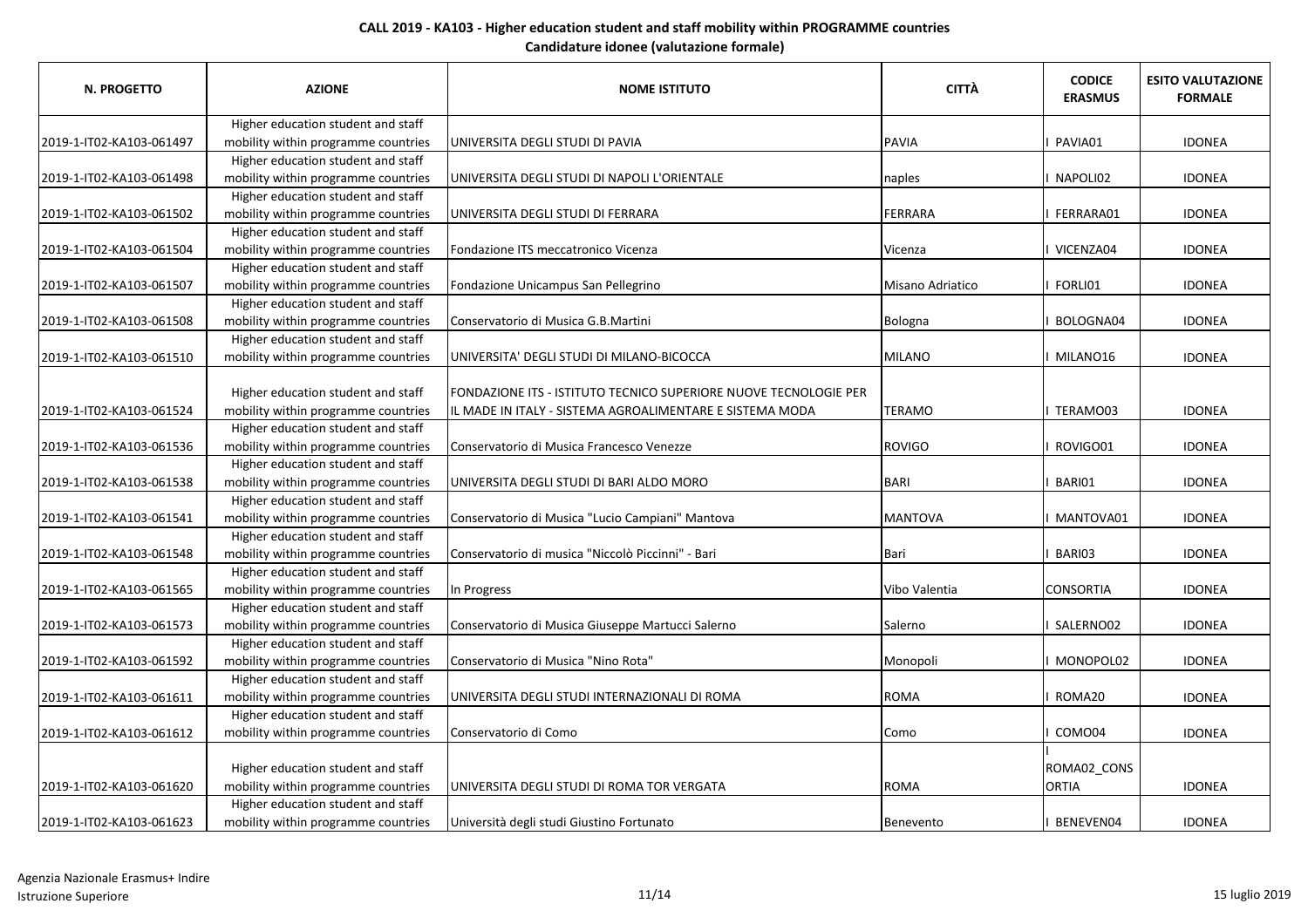| <b>N. PROGETTO</b>       | <b>AZIONE</b>                       | <b>NOME ISTITUTO</b>                                                          | <b>CITTÀ</b>   | <b>CODICE</b><br><b>ERASMUS</b> | <b>ESITO VALUTAZIONE</b><br><b>FORMALE</b> |
|--------------------------|-------------------------------------|-------------------------------------------------------------------------------|----------------|---------------------------------|--------------------------------------------|
|                          | Higher education student and staff  |                                                                               |                |                                 |                                            |
| 2019-1-IT02-KA103-061624 | mobility within programme countries | UNIVERSITA TELEMATICA INTERNAZIONALE-UNINETTUNO                               | <b>ROMA</b>    | ROMA24                          | <b>IDONEA</b>                              |
|                          | Higher education student and staff  |                                                                               |                |                                 |                                            |
| 2019-1-IT02-KA103-061628 | mobility within programme countries | UNIVERSITA DEGLI STUDI NICCOLO CUSANO TELEMATICA ROMA                         | <b>ROMA</b>    | ROMA31                          | <b>IDONEA</b>                              |
|                          | Higher education student and staff  |                                                                               |                |                                 |                                            |
| 2019-1-IT02-KA103-061629 | mobility within programme countries | Fine Arts Academy of Venice                                                   | Venezia        | VENEZIA03                       | <b>IDONEA</b>                              |
|                          | Higher education student and staff  |                                                                               |                |                                 |                                            |
| 2019-1-IT02-KA103-061632 | mobility within programme countries | UNIVERSITA DEGLI STUDI DI BRESCIA                                             | <b>BRESCIA</b> | BRESCIA01                       | <b>IDONEA</b>                              |
|                          | Higher education student and staff  |                                                                               |                |                                 |                                            |
| 2019-1-IT02-KA103-061634 | mobility within programme countries | Conservatorio di Musica "G. P. da Palestrina"                                 | Cagliari       | CAGLIAR02                       | <b>IDONEA</b>                              |
|                          | Higher education student and staff  |                                                                               |                |                                 |                                            |
| 2019-1-IT02-KA103-061642 | mobility within programme countries | Conservatorio Statale di Musica Guido Cantelli                                | Novara         | NOVARA01                        | <b>IDONEA</b>                              |
|                          | Higher education student and staff  | Fondazione "Istituto Tecnico Superiore" per la Mobilità Sostenibile - Settore |                |                                 |                                            |
| 2019-1-IT02-KA103-061648 | mobility within programme countries | Aerospazio Puglia                                                             | Brindisi       | BARI08                          | <b>IDONEA</b>                              |
|                          | Higher education student and staff  |                                                                               |                |                                 |                                            |
| 2019-1-IT02-KA103-061649 | mobility within programme countries | Istituto di Cultura Pantheon S.r.l.                                           | <b>ROMA</b>    | ROMA38                          | <b>IDONEA</b>                              |
|                          | Higher education student and staff  |                                                                               |                |                                 |                                            |
| 2019-1-IT02-KA103-061653 | mobility within programme countries | TIBER UMBRIA COMETT EDUCATION PROGRAMME                                       | PERUGIA        | <b>CONSORTIA</b>                | <b>IDONEA</b>                              |
|                          | Higher education student and staff  |                                                                               |                |                                 |                                            |
| 2019-1-IT02-KA103-061664 | mobility within programme countries | UNIVERSITA IUAV DI VENEZIA                                                    | <b>VENEZIA</b> | VENEZIA02                       | <b>IDONEA</b>                              |
|                          | Higher education student and staff  |                                                                               |                |                                 |                                            |
| 2019-1-IT02-KA103-061667 | mobility within programme countries | Accademia di Belle Arti di Frosinone                                          | Frosinone      | FROSINO01                       | <b>IDONEA</b>                              |
|                          | Higher education student and staff  |                                                                               |                |                                 |                                            |
| 2019-1-IT02-KA103-061676 | mobility within programme countries | UNIVERSITA DEGLI STUDI EUROPEA                                                | <b>ROMA</b>    | ROMA23                          | <b>IDONEA</b>                              |
|                          | Higher education student and staff  |                                                                               |                |                                 |                                            |
| 2019-1-IT02-KA103-061685 | mobility within programme countries | Istituto Statale Superiore di Studi Musicali e Coreutici "G. Braga"           | Teramo         | <b>TERAMO02</b>                 | <b>IDONEA</b>                              |
|                          | Higher education student and staff  |                                                                               |                |                                 |                                            |
| 2019-1-IT02-KA103-061701 | mobility within programme countries | Conservatorio Statale di Musica "L. Canepa"                                   | Sassari        | SASSARI02                       | <b>IDONEA</b>                              |
|                          | Higher education student and staff  |                                                                               |                |                                 |                                            |
| 2019-1-IT02-KA103-061702 | mobility within programme countries | I.T.S. Umbria Made in Italy-Innovazione, Tecnologia e Sviluppo                | Perugia        | PERUGIA07                       | <b>IDONEA</b>                              |
|                          | Higher education student and staff  |                                                                               |                |                                 |                                            |
| 2019-1-IT02-KA103-061703 | mobility within programme countries | FONDAZIONE ITS TURISMO JESOLO                                                 | Jesolo (VE)    | JESOLO01                        | <b>IDONEA</b>                              |
|                          | Higher education student and staff  |                                                                               |                |                                 |                                            |
| 2019-1-IT02-KA103-061712 | mobility within programme countries | CONSERVATORIO DI MUSICA "ARRIGO PEDROLLO" DI VICENZA                          | <b>VICENZA</b> | VICENZA03                       | <b>IDONEA</b>                              |
|                          | Higher education student and staff  |                                                                               |                |                                 |                                            |
| 2019-1-IT02-KA103-061717 | mobility within programme countries | <b>SEND</b>                                                                   | PALERMO        | <b>CONSORTIA</b>                | <b>IDONEA</b>                              |
|                          | Higher education student and staff  |                                                                               |                | ROMA01_CONS<br><b>ORTIA</b>     |                                            |
| 2019-1-IT02-KA103-061721 | mobility within programme countries | UNIVERSITA DEGLI STUDI DI ROMA LA SAPIENZA                                    | <b>ROMA</b>    | <b>UNIPHARMA</b>                | <b>IDONEA</b>                              |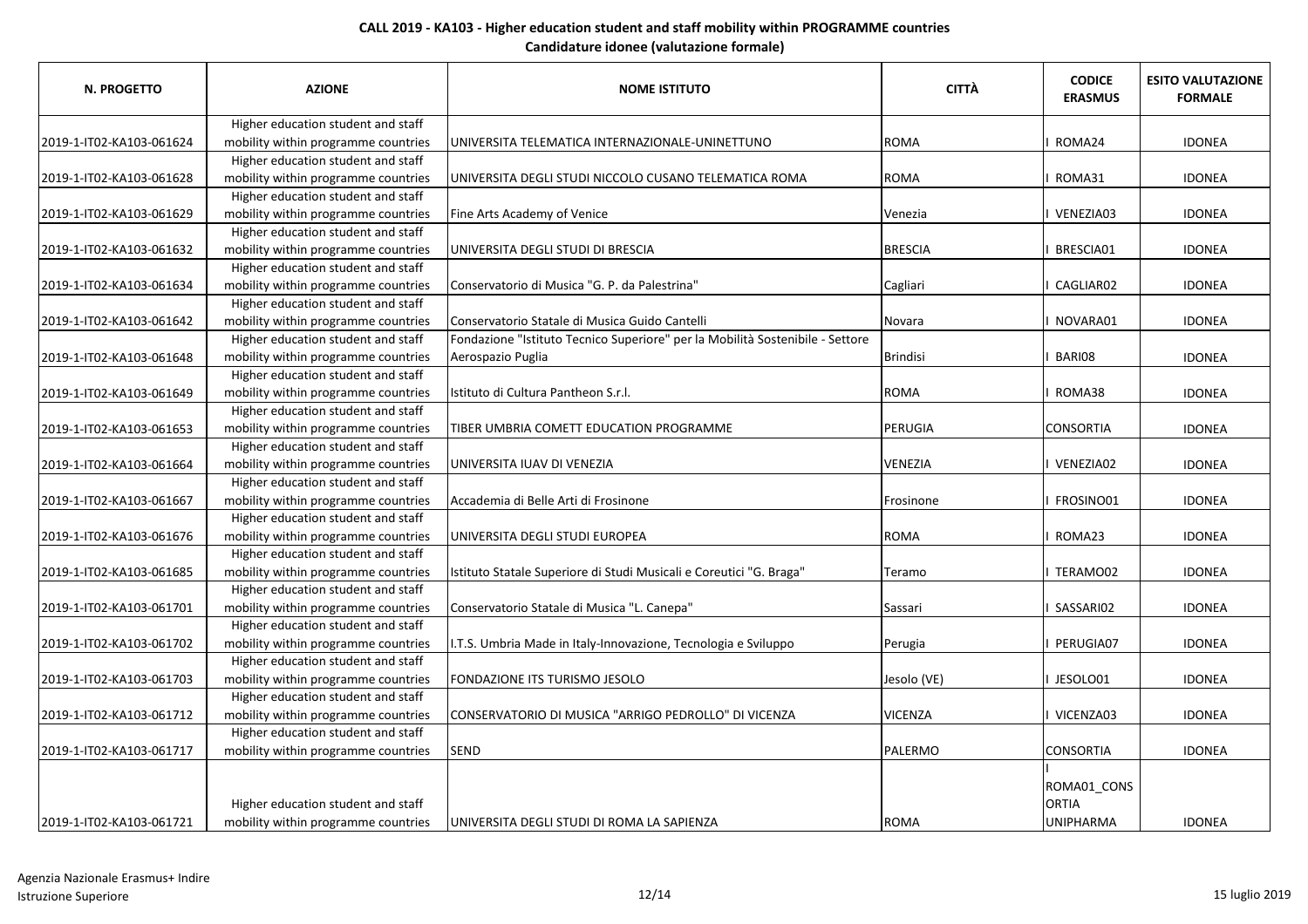| N. PROGETTO              | <b>AZIONE</b>                       | <b>NOME ISTITUTO</b>                                                     | <b>CITTÀ</b>         | <b>CODICE</b><br><b>ERASMUS</b> | <b>ESITO VALUTAZIONE</b><br><b>FORMALE</b> |
|--------------------------|-------------------------------------|--------------------------------------------------------------------------|----------------------|---------------------------------|--------------------------------------------|
|                          | Higher education student and staff  |                                                                          |                      |                                 |                                            |
| 2019-1-IT02-KA103-061723 | mobility within programme countries | Scuola Superiore per Mediatori Linguistici - Istituto Internazionale     | <b>BENEVENTO</b>     | BENEVEN05                       | <b>IDONEA</b>                              |
|                          | Higher education student and staff  |                                                                          |                      |                                 |                                            |
| 2019-1-IT02-KA103-061737 | mobility within programme countries | Universita' degli Studi di Urbino Carlo Bo                               | <b>URBINO</b>        | URBINO01                        | <b>IDONEA</b>                              |
|                          | Higher education student and staff  |                                                                          |                      |                                 |                                            |
| 2019-1-IT02-KA103-061742 | mobility within programme countries | MINE VAGANTI NGO                                                         | <b>PERFUGAS</b>      | <b>CONSORTIA</b>                | <b>IDONEA</b>                              |
|                          | Higher education student and staff  |                                                                          |                      |                                 |                                            |
| 2019-1-IT02-KA103-061753 | mobility within programme countries | ESPE'RO S.R.L.                                                           | <b>LECCE</b>         | <b>CONSORTIA</b>                | <b>IDONEA</b>                              |
|                          | Higher education student and staff  |                                                                          |                      |                                 |                                            |
| 2019-1-IT02-KA103-061759 | mobility within programme countries | UNIVERSITA DEGLI STUDI DI MILANO                                         | MILANO               | I MILANO01                      | <b>IDONEA</b>                              |
|                          | Higher education student and staff  |                                                                          |                      |                                 |                                            |
| 2019-1-IT02-KA103-061762 | mobility within programme countries | ISTITUTO FORMAZIONE OPERATORI AZIENDALI                                  | <b>REGGIO EMILIA</b> | <b>CONSORTIA</b>                | <b>IDONEA</b>                              |
|                          | Higher education student and staff  |                                                                          |                      |                                 |                                            |
| 2019-1-IT02-KA103-061773 | mobility within programme countries | FONDAZIONE ISTITUTO TECNICO SUPERIORE "A. MONACO" Settore energia        | Cosenza              | COSENZA05                       | <b>NON IDONEA</b>                          |
|                          | Higher education student and staff  |                                                                          |                      |                                 |                                            |
| 2019-1-IT02-KA103-061798 | mobility within programme countries | ACCADEMIA NAZIONALE DI DANZA                                             | <b>ROMA</b>          | ROMA08                          | <b>IDONEA</b>                              |
|                          | Higher education student and staff  |                                                                          |                      |                                 |                                            |
| 2019-1-IT02-KA103-061799 | mobility within programme countries | <b>FONDAZIONE UNIVERMANTOVA</b>                                          | <b>MANTOVA</b>       | MANTOVA02                       | <b>IDONEA</b>                              |
|                          | Higher education student and staff  |                                                                          |                      |                                 |                                            |
| 2019-1-IT02-KA103-061814 | mobility within programme countries | Fondazione ITS per le tecnologie dell'informazione e della comunicazione | Turin                | I TORINO10                      | <b>IDONEA</b>                              |
|                          | Higher education student and staff  |                                                                          |                      |                                 |                                            |
| 2019-1-IT02-KA103-061816 | mobility within programme countries | Accademia di Belle Arti Kandinskij                                       | Trapani              | TRAPANI03                       | <b>IDONEA</b>                              |
|                          | Higher education student and staff  |                                                                          |                      |                                 |                                            |
| 2019-1-IT02-KA103-061823 | mobility within programme countries | LUM JEAN MONNET                                                          | CASAMASSIMA (BA)     | CASAMAS01                       | <b>IDONEA</b>                              |
|                          | Higher education student and staff  |                                                                          |                      |                                 |                                            |
| 2019-1-IT02-KA103-061834 | mobility within programme countries | FONDAZIONE ITS per la Mobilità sostenibile AEROSPAZIO MECCATRONICA       | Turin                | I TORINO11                      | <b>IDONEA</b>                              |
|                          | Higher education student and staff  |                                                                          |                      |                                 |                                            |
| 2019-1-IT02-KA103-061856 | mobility within programme countries | Conservatorio Statale di Musica "G.Rossini"                              | Pesaro               | PESARO01                        | <b>IDONEA</b>                              |
|                          | Higher education student and staff  |                                                                          |                      |                                 |                                            |
| 2019-1-IT02-KA103-061862 | mobility within programme countries | Associazione Toponomastica femminile                                     | Roma                 | <b>CONSORTIA</b>                | <b>IDONEA</b>                              |
|                          | Higher education student and staff  |                                                                          |                      |                                 |                                            |
| 2019-1-IT02-KA103-061916 | mobility within programme countries | Conservatorio San Pietro a Majella                                       | Napoli               | NAPOLI07                        | <b>IDONEA</b>                              |
|                          | Higher education student and staff  |                                                                          |                      |                                 |                                            |
| 2019-1-IT02-KA103-061922 | mobility within programme countries | Conservatorio Statale di Musica "Giuseppe Verdi" Torino                  | Torino               | <b>I TORINO05</b>               | <b>IDONEA</b>                              |
|                          | Higher education student and staff  |                                                                          |                      |                                 |                                            |
| 2019-1-IT02-KA103-061925 | mobility within programme countries | SCUOLA SUPERIORE PER MEDIATORI LINGUISTICI                               | Lucca                | I LUCCA02                       | <b>IDONEA</b>                              |
|                          | Higher education student and staff  |                                                                          |                      |                                 |                                            |
| 2019-1-IT02-KA103-061926 | mobility within programme countries | Istituto Superiore di Studi Musicali "Rinaldo Franci"                    | Siena                | I SIENA04                       | <b>IDONEA</b>                              |
|                          | Higher education student and staff  |                                                                          |                      |                                 |                                            |
| 2019-1-IT02-KA103-061929 | mobility within programme countries | Associazione Polidea                                                     | Cosenza              | <b>CONSORTIA</b>                | <b>IDONEA</b>                              |